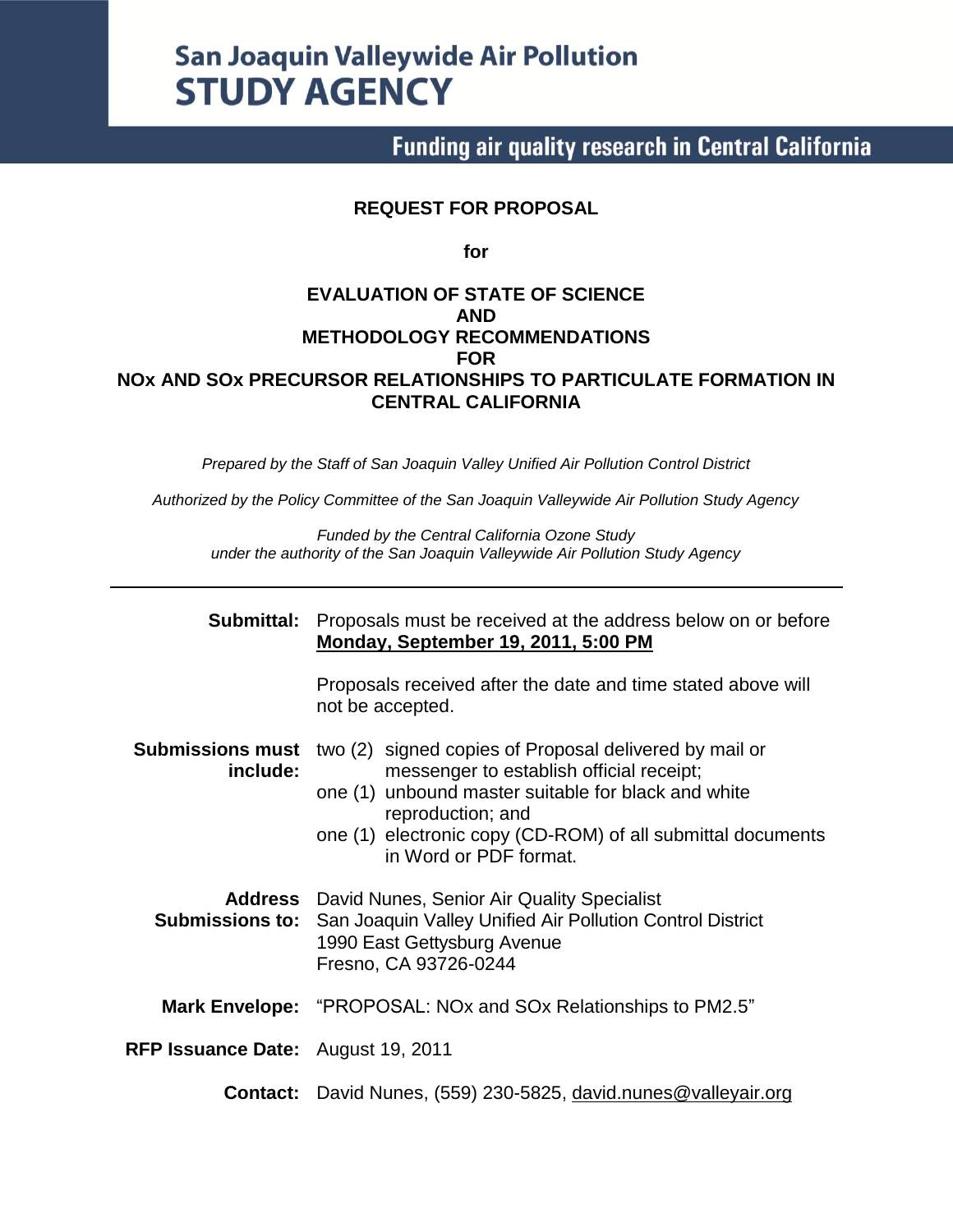# **TABLE OF CONTENTS**

| 1.             |  |
|----------------|--|
| 2 <sub>1</sub> |  |
|                |  |
|                |  |
|                |  |
|                |  |
|                |  |
|                |  |
|                |  |
|                |  |
|                |  |
|                |  |
|                |  |
|                |  |
|                |  |
|                |  |
|                |  |
|                |  |
|                |  |
|                |  |
|                |  |
|                |  |
|                |  |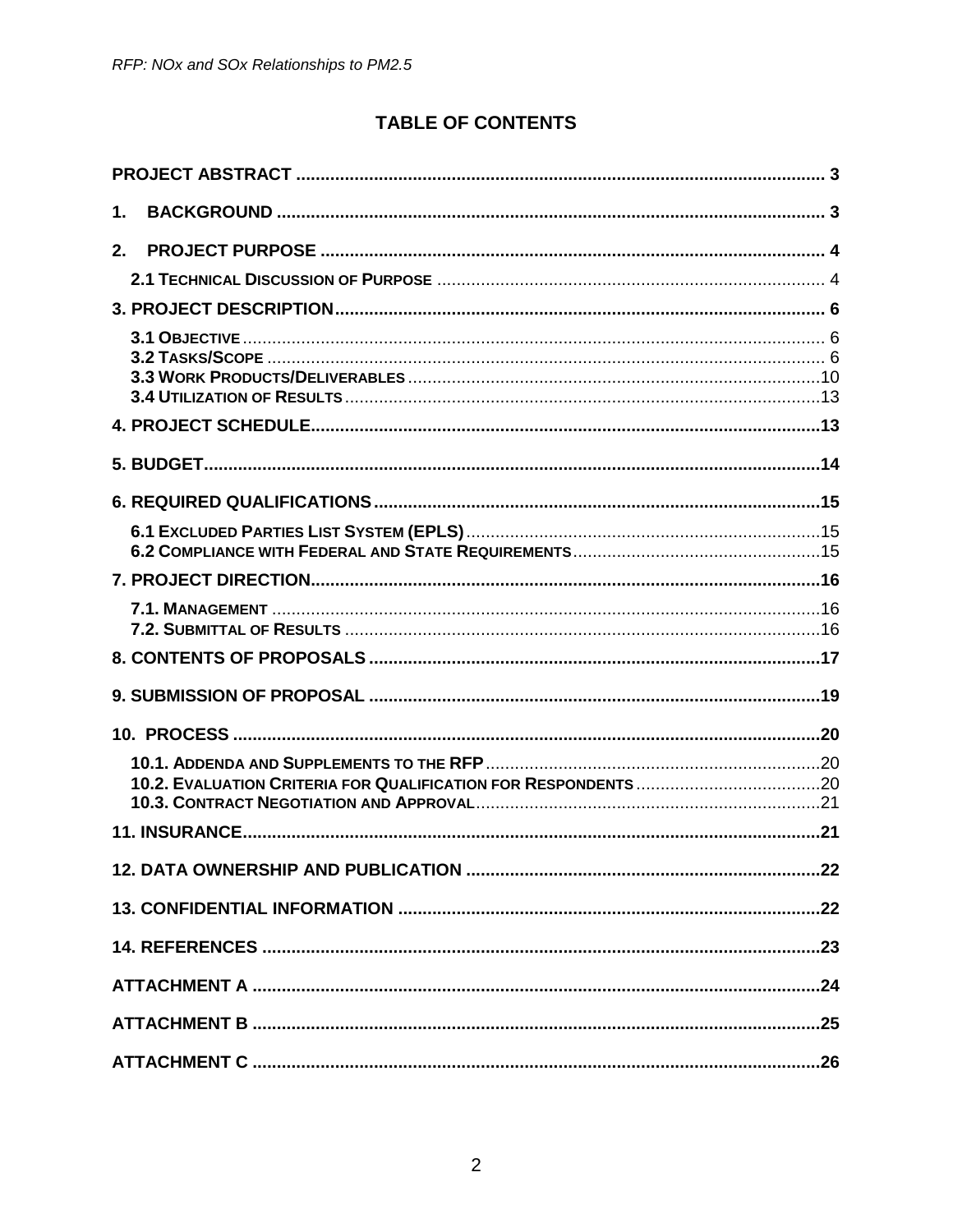#### **REQUEST FOR PROPOSAL for EVALUATION OF STATE OF SCIENCE AND METHODOLOGY RECOMMENDATIONS FOR NOx AND SOx PRECURSOR RELATIONSHIPS TO PARTICULATE FORMATION IN CENTRAL CALIFORNIA**

#### <span id="page-2-0"></span>**PROJECT ABSTRACT**

The objective of this project is to document the complex interactions important to PM2.5 formation in Central California and develop techniques to quantify the role of NOx and SOx emission reductions in controlling PM2.5. This project will explore the existing science and assumptions used by SANDWICH, SMAT, and regional particulate models and recommend techniques for utilizing these or similar tools to assess NOx and SOx impacts on PM2.5 for future policy decisions. Some of the complex issues this project could address include the impact of surplus ammonia for the determination of NOx and SOx particulate formation dynamics, sampling artifact associated with inorganic compounds, mass closure assumptions, and differences in modeling procedures due to the low levels of SOx emissions in the CRPAQS domain. This project is to be completed in approximately one year, with a budget determined by competitive bidding for no more than \$100,000. Proposals should include a budget that is sufficient to thoroughly address the goals of this project, and that is itemized by the tasks identified in the RFP. The District reserves the right to exclude tasks from the final work program.

#### <span id="page-2-1"></span>**1. BACKGROUND**

State and federal air quality standards for particulate matter (PM) are consistently exceeded throughout Central California, adversely affecting the health and quality of life of more than 10 million people living in the region. Particulate matter pollution also affects crop yields, causes material damage, and reduces visibility. The federal Clean Air Act requires the State of California and California's air districts to adopt air pollution control measures and achieve emission reductions to attain the national air quality standards for particulate matter smaller than 10 microns in diameter (PM10) and for particulate matter smaller than 2.5 microns (PM2.5). Plans to improve air quality and provide attainment of the standards must have an effective distribution of controls among the various contributing sources, and therefore rely on a sound understanding of the local and regional sources of air pollution. Current understanding is limited on how much various source types contribute to direct PM2.5 emissions and to formation of secondary particulates in the atmosphere.

The sponsor of this project, the Study Agency, is a joint powers agency whose purpose is to combine financial contributions from the private and public sectors to fund scientific research on PM (California Regional Particulate Air Quality Study, or CRPAQS) and ozone (Central California Ozone Study, or CCOS) air quality in Central California. Collectively known as the Central California Air Quality Studies (CCAQS), CCOS and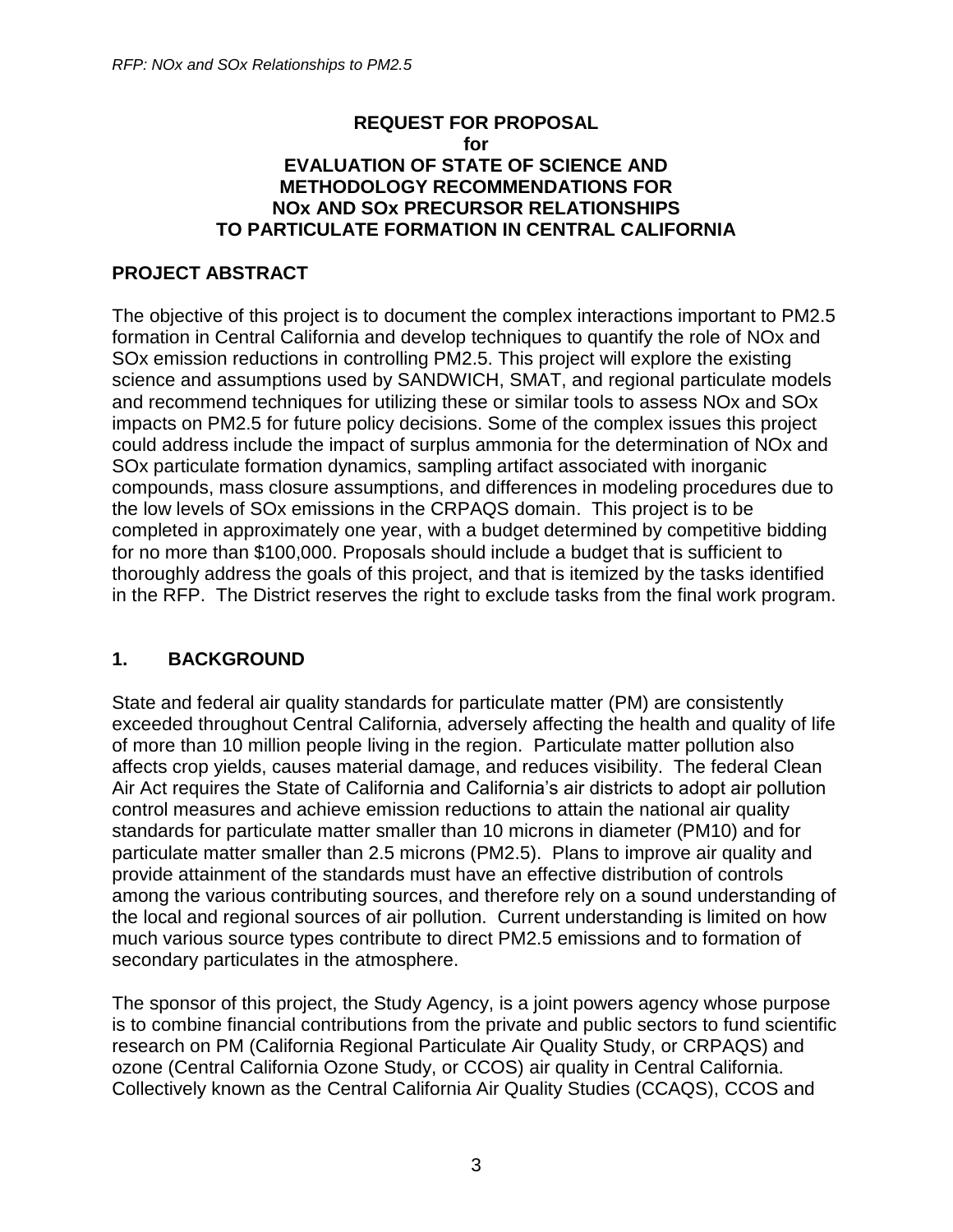CRPAQS allow for evaluation of the chemical composition, spatial and temporal distributions, and chemical transformation of pollutants. The Study Agency's decisionmaking body is a Governing Board consisting of one supervisor from each of the eight counties in the San Joaquin Valley. The Study Agency manages the finances of CCAQS, and relies on the CCAQS Policy Committee (state, federal, and district air agency staff; and public- and private-sector stakeholders) to provide guidance on the objectives and funding levels of Study Agency projects. The staff of the San Joaquin Valley Air Pollution Control District (SJVAPCD) provides financial and legal services to the Study Agency, while the California Air Resources Board (ARB) staff provides coordination for the CCAQS Policy Committee. CCAQS projects are typically carried out by contractors who are coordinated and managed by the staff of the ARB and SJVAPCD.

## <span id="page-3-0"></span>**2. PROJECT PURPOSE**

The Study Agency is issuing this RFP to establish scientific findings applicable to Central California regarding NOx and SOx precursor relationships to particulate matter PM2.5 and for the dynamics of dependent or independent response to changes in concentrations of each of these two precursors. The project is expected to review and document findings by evaluation of technical literature and analyses performed for CRPAQS and the State Implementation Plans which have used the products of these studies and have addressed these issues. The second element of the project is to compare California-applicable state-of-the-science established from this review to U.S. Environmental Protection Agency (EPA) guidance for addressing these subjects as provided by the measured Sulfate, Adjusted Nitrate, Derived Water, Inferred Carbonaceous mass Hybrid Material Balance Approach (SANDWICH) and Speciation Modeled Attainment Test (SMAT) techniques and related modeling guidance. The final goal of the project is to define and document methodology appropriate for area(s) in the Central California CRPAQS domain for consideration in technical analysis of these matters for air quality data interpretation and adjustments, and for modeling analysis to support future PM2.5 attainment plans

The purpose of this project is to better understand the role of anthropogenic NOx and SOx control measures on the formation of PM2.5 in Central California. Recommendations and improved modeling techniques developed from this project may be used in policy decisions that consider NOx and SOx emissions influence on particulate formation.

#### *2.1 Technical Discussion of Purpose*

<span id="page-3-1"></span>The intent of this project is to carefully document CRPAQS findings as well as available technical literature that will identify the best methods for quantifying and predicting the impact of changing NOx and SOx emissions on particulate formation.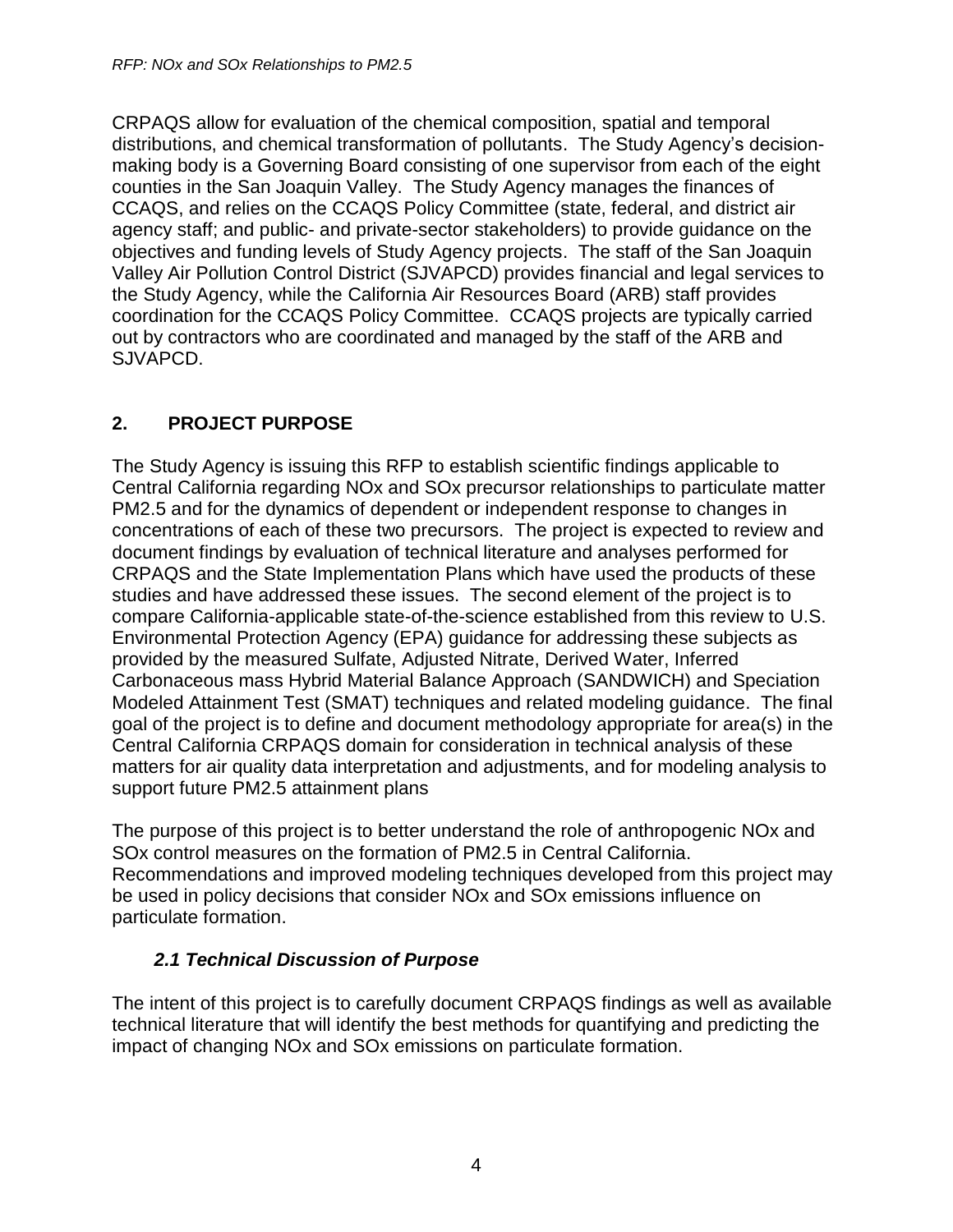Many areas of the country have particulate concentrations dominated by sulfate particulate with ammonia emissions small enough to limit particle formation. California particulate concentrations, however, are dominated by nitrate particulates, including the San Joaquin Valley which has ammonia emissions large enough that ammonia is not a limiting factor for particulate formation. Since PM2.5 control programs are highly dependent on our understanding of PM2.5 constituents, accurate characterization of particulate species and formation is critical for developing successful control programs.

Much of the modeling guidance developed by EPA is geared toward regions with high SOx and limited ammonia emissions. Various modeling efforts to establish the amount of particulate generated by SOx and NOx emissions have provided divergent results. Central California has unique circumstances that drive formation reactions to completion by virtue of surplus NOx emissions. The dynamics of this situation must be documented for the significance this has on policy decisions.

PM2.5 and PM10 filter sampling can be accompanied by positive and negative sampling artifacts. Sampling artifacts can result in mischaracterization of species that contribute to particulate concentrations. Mischaracterization of this fraction can result in ineffective control strategies. The SANDWICH method (Frank, 2006) was developed as a procedure to address sampling artifact by estimating artifact-free particulate. This method assumes PM2.5 mass closure. Unfortunately, many particulate species, both organic and inorganic, are not measured on Teflon® filters used by PM2.5 federal reference monitors, making mass closure challenging at best.

Although chemical mechanisms used by regional models are constantly evolving, critical formation mechanisms associated with direct and indirect effects of NOx and SOx chemistry on PM2.5 are not well represented in models, if represented at all. Missing pathways and gaps in scientific understanding lead to models that produce uncertain results for Central California.

Using SMAT to assess relative changes in particulate species from regional model output creates additional uncertainties from assumptions that may be inappropriate for central California. SMAT guidance recommends establishing balance equations external to modeling computation to calculate increase in nitrate particulate with reductions of SOx; however, that premise does not anticipate the central California situation of excess ammonia where such an interactive assumption may be inappropriate. One of the elements of this project is to assess whether such modifications should be made, whether a model evaluation must be used to determine if there is increased nitrate from SOx reduction in the CRPAQS domain, or whether it can be clearly established that equilibrium projections should not be used due to the presence of surplus ammonia.

Addressing uncertainties of sampling artifacts, mass closure, modeling techniques, and the direct and indirect roles NOx and SOx particulate formation is critical for interpreting the influence of emission reductions on PM2.5 formation.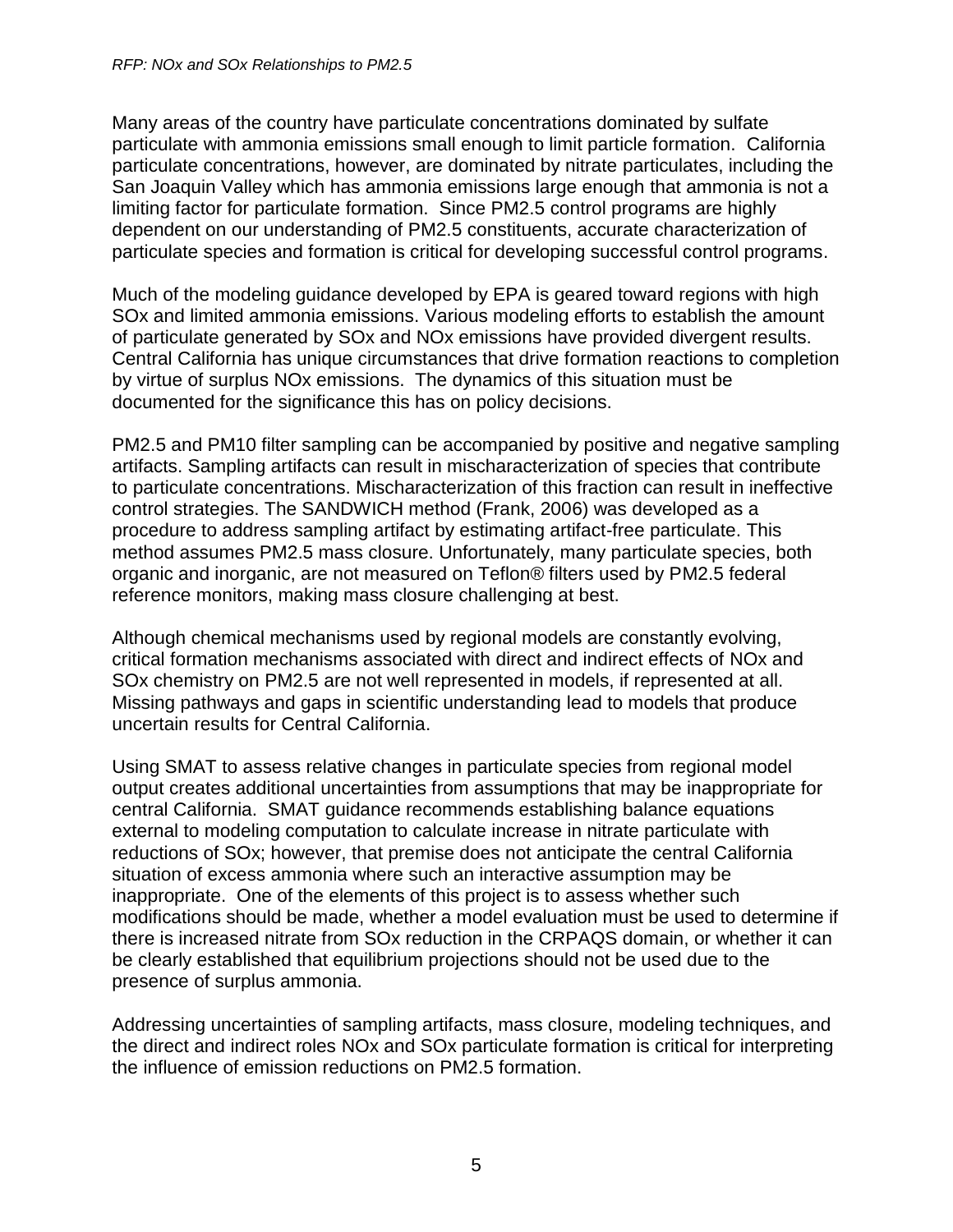#### <span id="page-5-1"></span><span id="page-5-0"></span>**3. PROJECT DESCRIPTION** *3.1 Objective*

The objective of this project is to develop recommendations and tools to quantify the role of NOx and SOx emission reductions in controlling PM2.5 formation in Central California. This project will document the complex NOx and SOx interactions important to PM2.5 formation in Central California, address sampling artifact issues in measurement and modeling techniques, describe shortcomings of regional particulate models related to nitrate and sulfate production, and address control strategy implications associated with current assumptions. This theoretical work should then be connected to PM2.5 observations in the CRPAQS domain and to other analyses found in literature and in the SJVAPCD 2008 PM2.5 Plan and Modeling Protocol (see section 14 References). Considering current modeling limitations, the project will recommend techniques for assessing NOx and SOx impacts on PM2.5 in Central California which may be used in future policy decisions.

## <span id="page-5-2"></span>*3.2 Tasks/Scope*

This project consists of three tasks and the preparation of a Final Report:

- 1) Literature review and evaluation of current modeling techniques
	- a. Conduct a scientific literature review of complex NOx and SOx interactions important to PM2.5 formation in Central California.
	- b. Address sampling artifact issues in SANDWICH and provide recommendations for estimating artifact-free particulate.
	- c. Evaluate shortcomings of particulate regional models in regard to the influence of SOx and NOx on production of particulate and document implication.
	- d. Evaluate SMAT assumptions and recommend modifications for Central California.
- 2) Develop a recommended approach for assessing NOx and SOx impacts on PM2.5 which may be considered for use in future attainment analysis efforts for Central California policy decisions.
- 3) Using the approach recommended in Task 2, assess the contributions of NOx and SOx to particulate formation in Central California. Evaluate the methods and assumptions in the most recent Central California PM2.5 Plans which were used to assess NOx and SOx contribution to PM2.5 and document the agreement or variation from knowledge gained from Task 1.
- 4) Document all findings and results in a comprehensive final report.

Once the program of work has been agreed to and initiated, the contractor must seek approval of the Study Agency Project Manager prior to recommending or implementing any changes to the proposed project. During conduct of the project, additional data collection by the contractor beyond the specified program of work must remain within the authorized budget.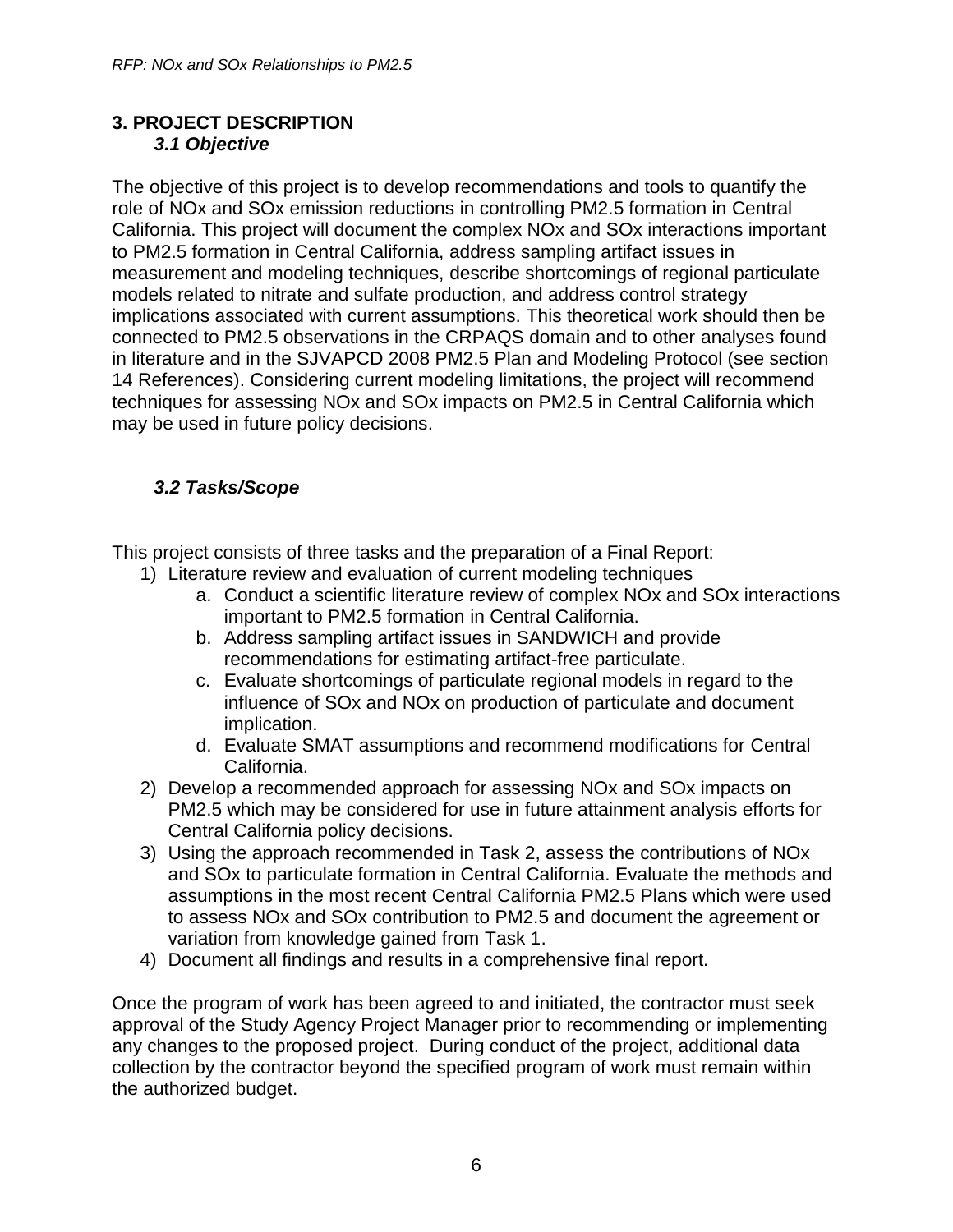Supplemental data collection or measurement programs are not anticipated to be included as products required under this agreement. Additional efforts of any type not specified as a work product for this agreement will only be authorized by the Study Agency Project Manager for conduct by the contractor if these additional tasks are within the approved project budget and do not impair completion of other assigned tasks.

This project will be carried out at the same time as the companion project (*Evaluation of State of Science and Methodology Recommendations for VOC Sampling Artifact, SOA Prediction and VOC/NOx Photochemistry Influence on Nitrate Formation*). If the projects are conducted by two separate contractors, it is expected that the contractors should maintain some general awareness of the technical approach and findings of the other project.

#### **Task 1:** *Literature Review and Evaluation of Techniques*

- a) **Literature Review**: The contractor will document from CRPAQS results, literature review and theoretical assessments, the role of NOx and SOx emissions in PM2.5 formation with consideration of Central California's unique geography, climate, and emission sources. How the science applies to 24-hr average PM2.5 and annual average PM2.5 should be discussed. The following topics and any other topics the contractor identifies as important to accurately addressing NOx and SOx in PM2.5 attainment planning should be discussed:
	- The impact of surplus ammonia for the determination of NOx and SOx particulate formation dynamics.
	- The difference from national norms in modeling procedures due to the low levels of SOx emissions in the CRPAQS domain.
	- How the lack of domination by large sources in Central California affects modeling approaches and evaluations (point source inventories dominate many areas, but area and mobile emissions are more significant in the CRPAQS domain).
	- Sampling artifact
	- Sample handling artifact
	- Mass closure assumptions
	- Seasonal variations

The contractor will produce an annotated bibliography and evidence-based report summarizing the state-of-the-science for identified topics, including knowledge gaps and areas in which consensus have not been reached.

b) **SANDWICH Evaluation**: Considering the topics in Task 1a, the contractor will evaluate the assumptions for using SANDWICH in Central California. The task should include evaluation of EPA's guidelines for implementing SANDWICH and assertions made in SJVAPCD's 2008 PM2.5 Plan. Recommendations should be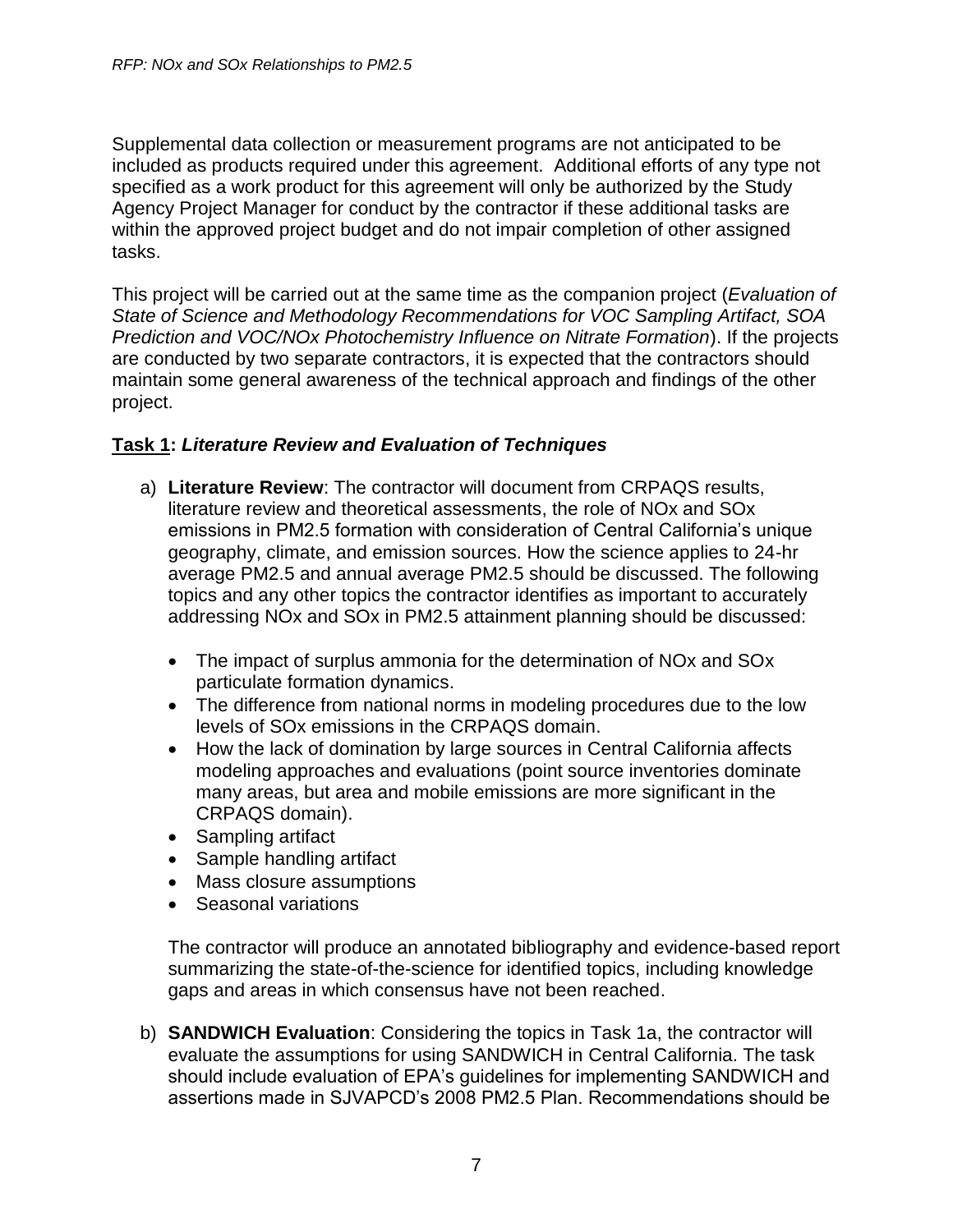developed to address mass closure and estimate artifact-free particulate in the specific regions of Central California using SANDWICH or a similar method.

- c) **Regional Model Evaluation**: Considering the topics in Task 1a, the contractor will discuss regional model sensitivity to NOx and SOx controls. This task will focus on the evaluation of current versions of regulatory models (e.g., CMAQ) and those used in the most recent round of Central California Plans. Evaluation should include the degree to which SOx and NOx can be determined to be dependent or independent in their influence on particle formation in Central California. Attention to missing chemical pathways, both direct and indirect, and the implications to control strategies should be included. The focus of this task is to develop recommendations for assessing the role of NOx and SOx in a PM2.5 reduction strategy through appropriate interpretation of model results.
- d) **SMAT Evaluation**: Considering the topics in Task 1a, the contractor will evaluate the assumptions for using SMAT in Central California. The task should include evaluation of EPA's guidelines for implementing SMAT and assertions made in SJVAPCD's 2008 PM2.5 Plan. Recommendations should be developed for using model response in a relative sense in the specific regions of Central California using SMAT or a similar method. Additional topics to cover include recommendations for addressing trapped water and missing mass.

#### **Task 2:** *Recommended Methodology for Assessing NOx and SOx Impacts on PM2.5*

Considering topics and recommendations from Task 1, the contractor will document the recommended assumptions and processes suitable for the CRPAQS domain and discuss the policy implications of this approach in comparison to applying EPA default assumptions to Central California. This task will bring together components of Task 1 to describe a recommended attainment analysis framework for consideration in policy decisions. Depending on recommendations, development of technical tools necessary to implement the attainment analysis framework should be considered and coordinated with the Study Agency Project Manager.

The intent of this project is to provide methodology documents for use by member agencies; therefore, recommended techniques should be able to be implemented with a reasonable level of staff resources and obtainable data. While innovation and new approaches are encouraged, methodologies should not require great expense to acquire data or conduct the processing. The contractor should make every effort to use inputs that are widely and freely available.

The results of this task will be provided as a technical paper for review and discussion by the Study Agency Project Manager and Technical Committee. Based upon the findings of Task 1, the Technical Committee may request that this paper take the form of a manuscript discussing the findings of the study for submission to a peer-reviewed journal.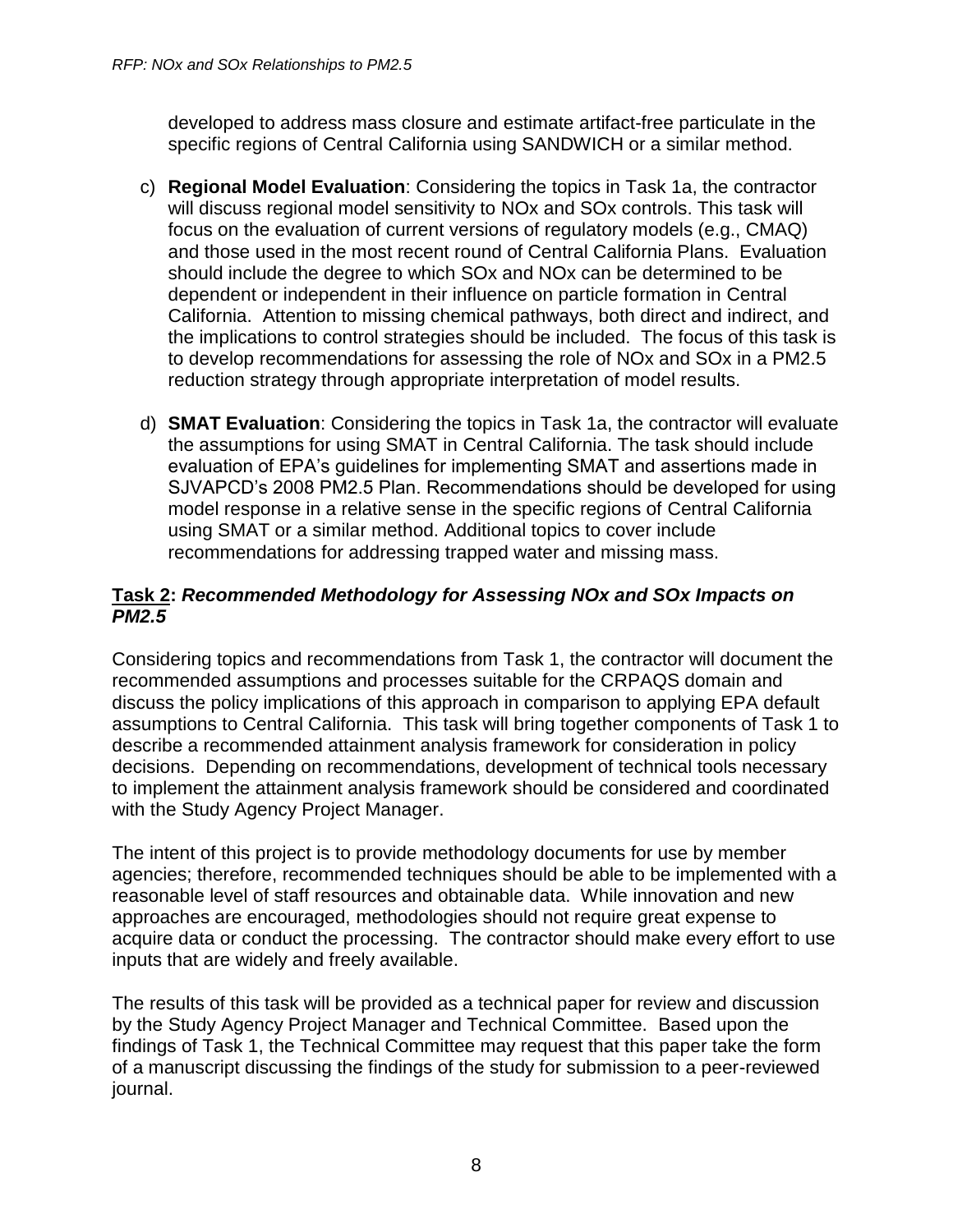#### **Task 3:** *Assessment of NOx and SOx Contribution to PM2.5 in Central California*

- a) **Case Study**: The contractor will include calculations in the form of a case study for a representative area within the CRPAQS domain. The Study Agency Project Manager will assist in selection of these areas. The case study will demonstrate the assessment of NOx and SOx impact for the selected area. The contractor will include all spreadsheets or databases with necessary data and equations and calculated emissions used for the case study. Final analysis files and model output files will be provided as a product of this task.
- b) **Reassessment**: Using the recommended methodology and/or tools from Task 2, the contractor will reassess NOx and SOx contribution to PM2.5 as documented in the most recent Central California PM2.5 Plans. The normal procedure for sensitivity evaluation is to model a 10-25% reduction in precursor emissions. Modeling for the SJVAPCD 2008 PM2.5 Plan, however, modeled 50% reduction in emissions. This task would be to quantify the relationship at a more reasonable emission reduction of 25% or specify and implement an alternative approach for this assessment. Methodology development and implementation for quantification of nitrate and sulfate formation interaction or independence in this analysis is also requested.

#### **Task 4:** *Final Report*

After the Study Agency has approved all work for prior tasks, the contractor will provide a Draft Final Report and a Final Report. This report will describe the project approach and present the results. The report shall include the following:

- An executive summary which will contain an abstract of the project and a summary of key findings.
- The literature review with an annotated bibliography and a discussion of the state-of-the-science for each topic covered.
- Discussion of the findings and recommendations of Task 1.
- A summary of the technical recommendations and/or tools of Task 2, including comments from the contractor or received from the Technical Committee regarding uncertainties remaining in the approach.
- A summary of results of Task 3.
- Supporting technical documents and calculations shall be included with the report as appendices. Files too large to be included as text documents shall be provided in electronic format as specified by the Study Agency Project Manager

After the contractor submits the Draft Final Report, the Study Agency Project Manager will provide comments to the contractor. The contractor shall comply with the Study Agency Project Manager's requests for supplemental documentation and clarifications in the report and address the Study Agency Project Manager's comments. The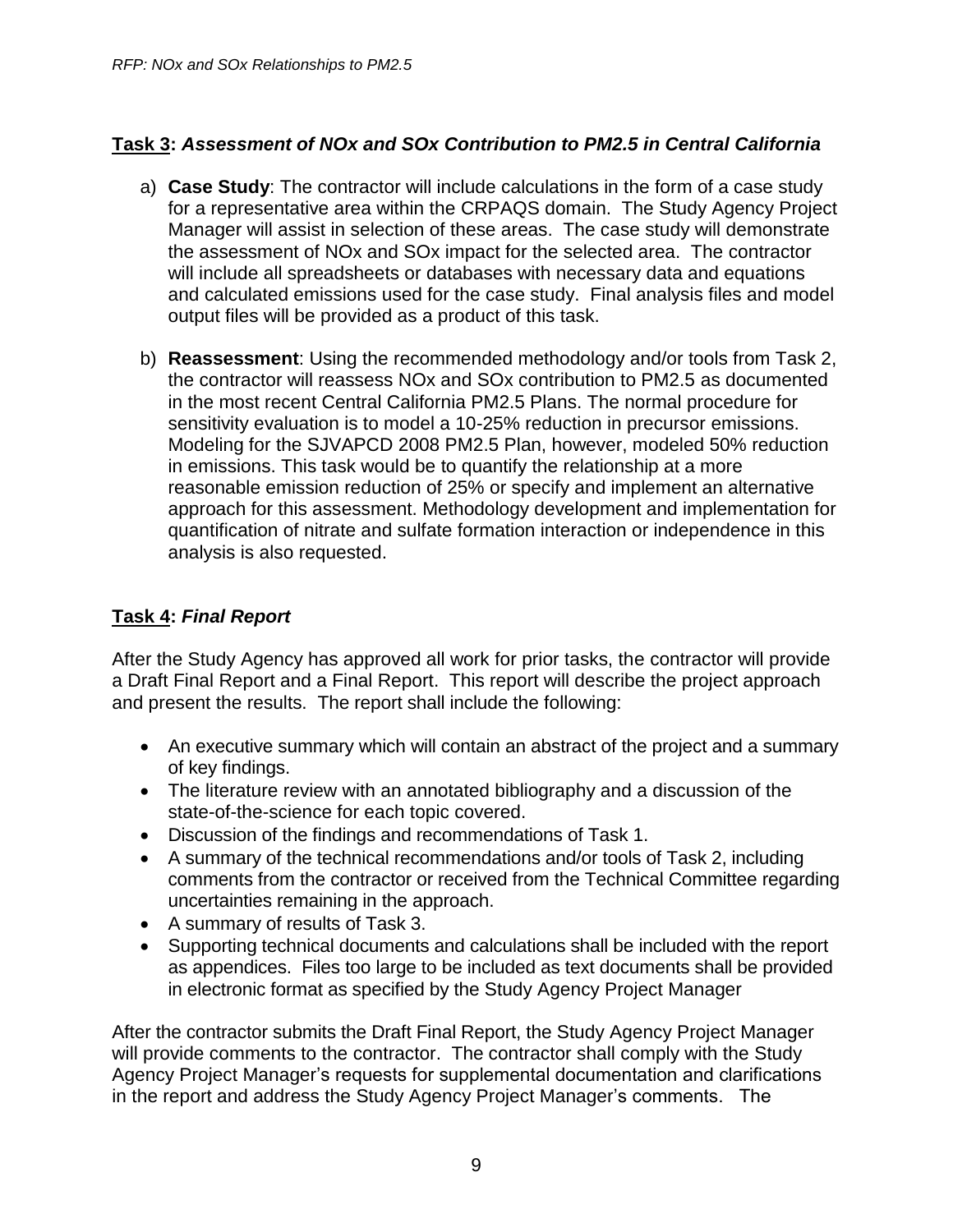contractor will provide the Final Report within 45 days after receipt of the Study Agency Project Manager's comments. The Final Report must be complete in providing documentation and results for all required objectives. The Study Agency requires that the technical writing be adequate to clearly explain the processes used to carry out the project. Multiple revisions may be required if the Final Report is not written to the satisfaction of the Study Agency.

#### *3.3 Work Products/Deliverables*

<span id="page-9-0"></span>**Initial Conference Call:** At the start of the contract period, the contractor will meet with the Study Agency Project Manager via telephone or in person to discuss the overall plan, details of performing the tasks, the project schedule, items related to personnel or changes in personnel, and any issues that should be resolved before work can begin. The Study Agency Project Manager may include key personnel of the Technical or Policy Committees in this discussion as needed.

**Progress Reports:** The contractor will provide brief, written progress reports to the Study Agency Project Manager every month and participate in conference calls to discuss the progress reports.

Progress reports shall include:

- Current status of work products and deliverables,
- Evidence or submittal of items deemed to be complete,
- A budget status summary indicating the percentage expended on major elements and explanation for any items that are not in conformance with the submitted project budget. Note: Provisions of Study Agency agreements allow some reallocation of funding resources during conduct of the project; however, exceeding the total budget is not authorized.
- A review of the project timeline and justification for any requested revisions to intermediate progress dates
- Action items for which the contractor desires direction or approval.

When requested by the Study Agency Project Manager, the contractor shall meet with the Study Agency Project Manager via telephone to discuss the overall plan, details of task progress, or concerns regarding compliance with required performance objectives or timelines. The Study Agency Project Manager will notify the contractor in advance of any special topics so contractor may assemble key staff or information to respond. The contractor shall involve in this discussion key project personnel or subcontractors necessary to provide details of task progress. The day before the conference call, the contractor shall email the Study Agency Project Manager the progress report and any presentation material necessary for the meeting.

The Study Agency may request other interim deliverables. Based on progress reports and preliminary results, the Study Agency may provide direction to contractor to delete or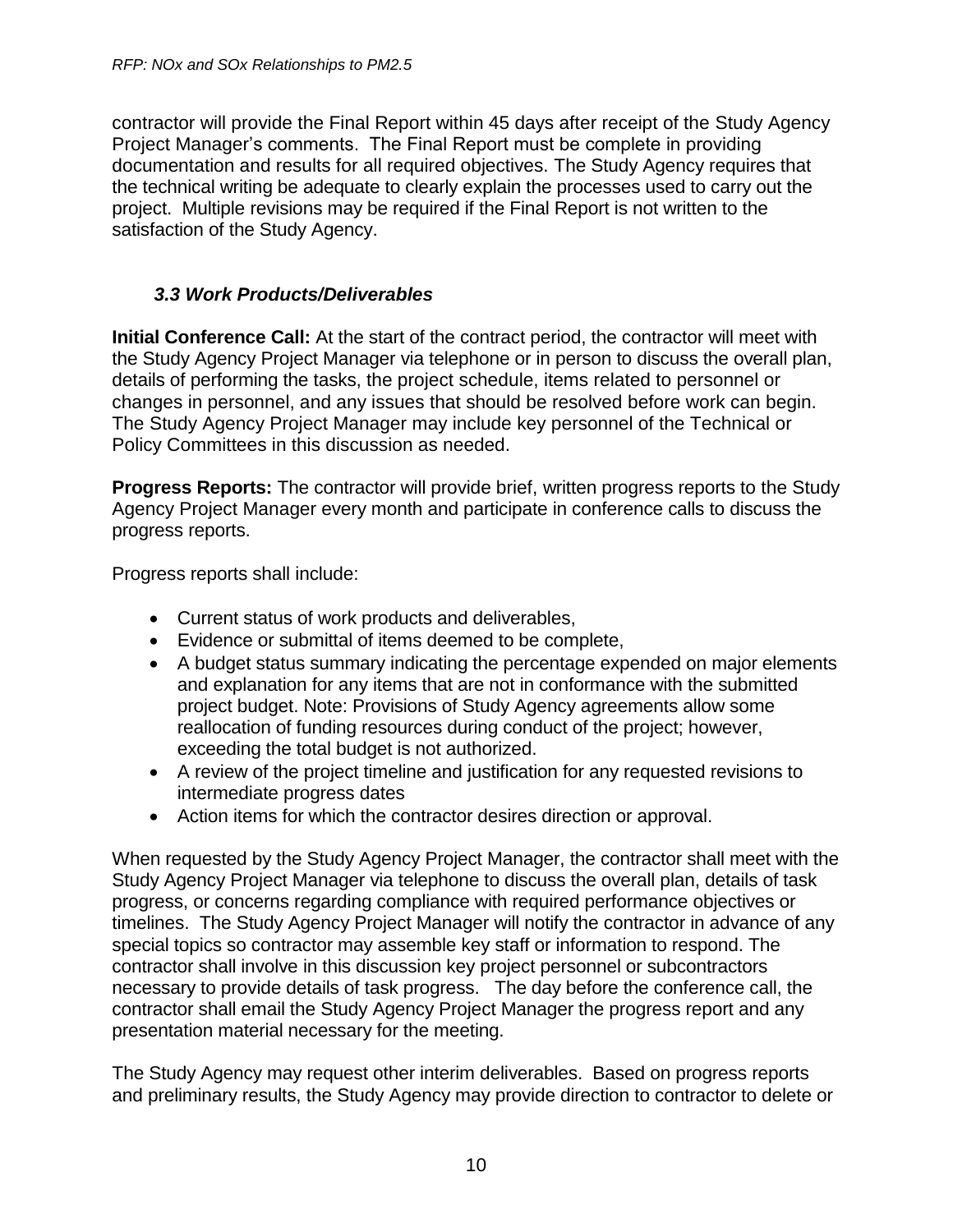amend objectives and deliverables. Deletion of tasks or deliverables is fully within the authority of the Study Agency; however the contractor will be compensated for work already completed on curtailed tasks. The contractor and Program Manager must ensure that any amended deliverables are within the authorized budget for the project. Any extra effort directed by the Study Agency that does not fall within the authorized budget requires formal amendment to the agreement. If the Study Agency determines a need for additional tasks or services not included in the proposal, the contract may be amended by agreement of both parties to include additional tasks and related costs.

**Electronic Data Submittal:** The contractor shall provide reports and data to the Study Agency in a format specified by the Study Agency using Microsoft Office software (Word, Excel or Access) and shall provide draft and final computer code, supporting data, and input files if applicable in formats agreed upon by the contractor and Study Agency Project Manager. Supporting files or additional final products such as databases, model input files or related technical data shall be delivered in the format specified by the Study Agency Project Manager.

**Deliverables:** The contractor shall deliver an electronic copy for each of the following:

- **Task 1:** Report documenting state-of-the-science NOx and SOx influence on particulate formation and specific recommendations for applying SANDWICH, regional models and SMAT in Central California.
- **Task 2:** Report discussing the recommended methodology, assumptions and processes suitable for assessing NOx and SOx contribution to PM2.5 in Central California in the CRPAQS domain.
- **Task 3:** Report documenting the assessment of NOx and SOx contribution to PM2.5 in Central California using recommendations and/or tools from Task 2.
- **Task 4:** Comprehensive Final Report of the entire project.

The Study Agency requires that the technical writing of all final products be adequate to clearly explain the processes used to carry out the project. Multiple document revisions may be required if reports are not written to the satisfaction of the Study Agency.

**Draft and Final Report:** The contractor shall deliver an electronic copy of the draft and final Reports in MS Word to the Study Agency Project Manager for review by the Study Agency Committees. The Study Agency requires that the technical writing be adequate to clearly explain the processes used to carry out the project. Multiple document revisions may be required if reports are not written to the satisfaction of the Study Agency. The contractor is expected to comply with requests for supplemental documentation and clarification of discussion in the draft report. The report must be complete in providing documentation and results for all required objectives. The contractor will be expected to provide revisions in the final report within 45 days after receipt of the Study Agency Project Manager's comments. General standards for completeness of the final report include: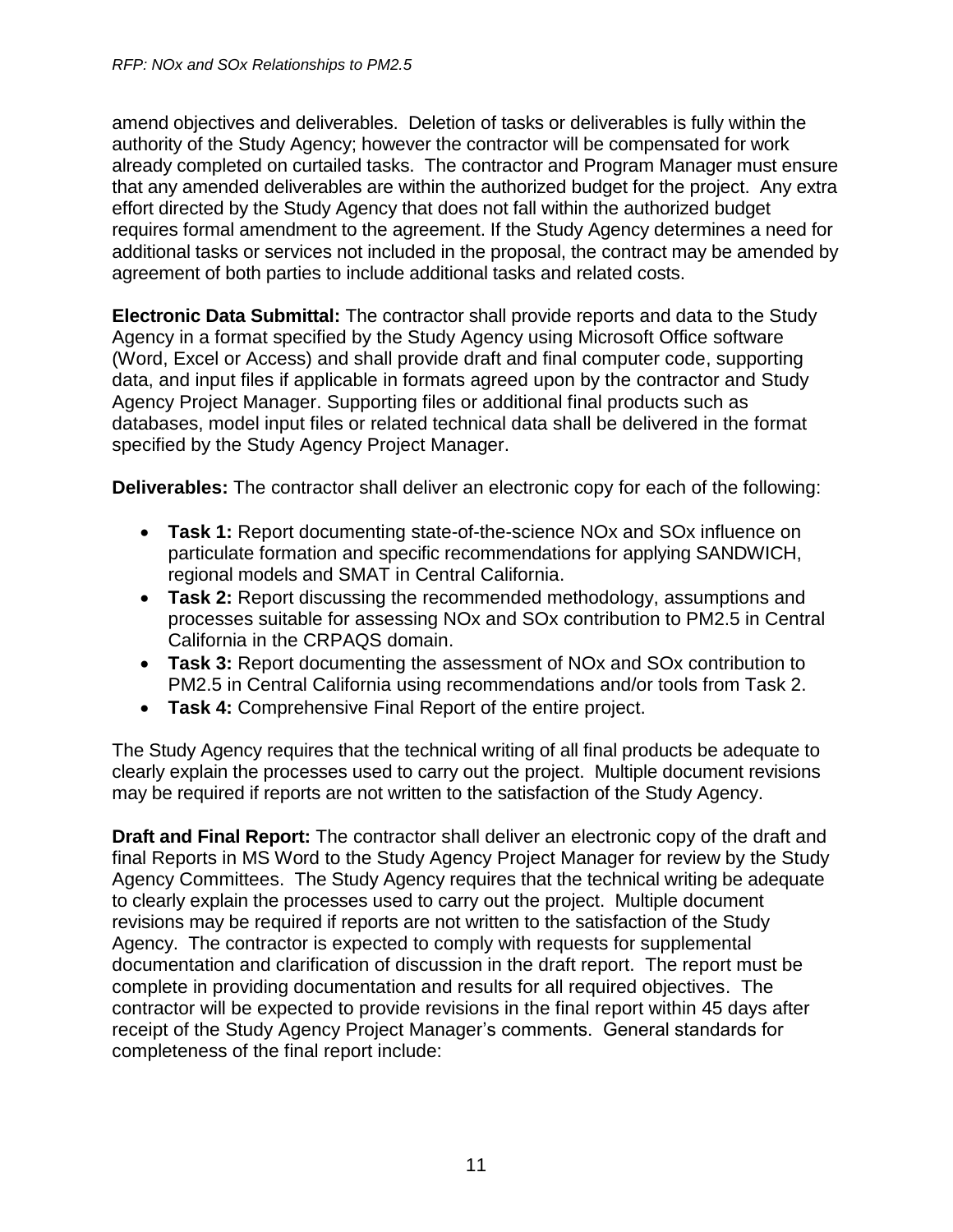- The executive summary of the final report shall include a summary of the key findings.
- The report shall present all methodologies, calculations, and assumptions critical to the development of conclusions.
- Modeling source code documentation shall include information such as the algorithms, assumptions, calculations, externally written source code utilized, and other support data if used.
- Calculations utilized to complete each task, and utilized within the modeling source code, shall be completely documented and referenced.
- Supporting technical documents and calculations shall be included with the report as appendices or may be cited as references if publically published and available for free electronic download.
- The report shall also include a bibliography of data sources referenced or used to support the evaluation and completion of each task. The Study Agency may request that a copy of these reference documents accompany the final report in order to provide complete documentation of the report unless these documents are publically published and available for free electronic download in which case an internet address should be included along with the bibliography citation.

**Copies of Final Report:** Upon approval of the final report by the Study Agency, the contractor shall deliver to the Study Agency five bound copies and one unbound reproduction master copy of the report incorporating all final alterations, additions and appendices. The contractor shall also deliver an electronic copy of the final report produced in Microsoft Office.

**Invoices:** The contractor will be paid for each deliverable when the Study Agency deems that the invoice and deliverable satisfy the applicable requirements of the contract. Ten percent (10%) of each invoice payment will be withheld until all work is complete and approved by the Study Agency. The total of payments shall be separated into five invoices:

- Invoice one should reflect costs for Task 1 (State-of-the-Science Review and Evaluation of Techniques) and should be submitted with the report,
- Invoice two should reflect costs for Task 2 (Recommended Methodology for Assessing NOx and SOx Impacts on PM2.5) and should be submitted with the report,
- Invoice three should reflect costs for Task 3 (Assessment of NOx and SOx Contribution to PM2.5 in Central California) and should be submitted with the report,
- Invoice four should reflect costs for the comprehensive final report of the entire project and should be submitted with the final report, and
- Invoice five should reflect the 10% retention from all previous invoices and be submitted upon Study Agency approval of the Final Report.

The contractor shall submit invoices in triplicate. The invoices shall be included with the reports indicated above. The invoices must list the contract number.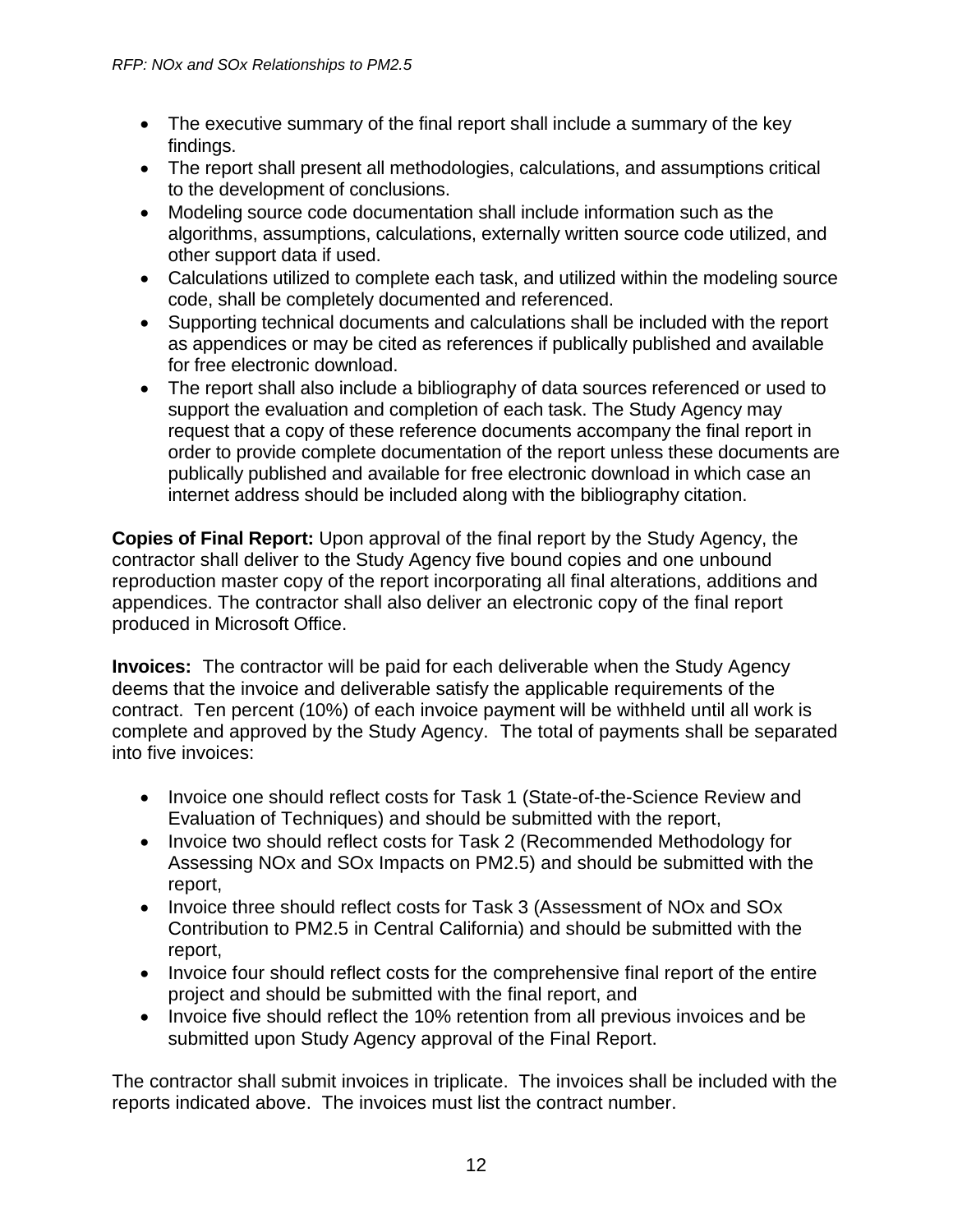Additional tasks performed by the contractor or its subcontractors to develop supporting information or analysis, which were not specified in the proposal, will not be reimbursed without prior written approval from the Study Agency. Unapproved additional tasks are not reimbursable.

#### *3.4 Utilization of Results*

<span id="page-12-0"></span>Results from this project may be used to interpret and/or quantify the influence of SOx and NOx precursors on the formation of PM2.5 in Central California. This information is expected to improve the accuracy of modeling projections to assess the impact of control measures involving various precursor emissions. Recommendations and improved modeling techniques to assess NOx and SOx influence on particulate formation may be used in policy decisions including modifications to default guidance provided by EPA for related issues. The Proposer should consider the intended enduse of the results and provide data suitable for this purpose. The Proposer is not authorized to establish restrictions on the release or use of final products by the Study Agency.

#### <span id="page-12-1"></span>**4. PROJECT SCHEDULE**

The Study Agency intends for the project to be completed according to the following schedule of deliverables (the Study Agency may agree to a different schedule which would be specified in the contract). Payments must correspond with the submission of interim and final reports. Progress reports and conference calls are not included in Table 2.

#### **Table 1: Project Schedule and Deliverables**

| <b>Action/Work Product</b>                                                                                                                                                                                            | <b>Approximate Date</b>                      |
|-----------------------------------------------------------------------------------------------------------------------------------------------------------------------------------------------------------------------|----------------------------------------------|
| <b>Release of RFP</b>                                                                                                                                                                                                 | August 19, 2011                              |
| Deadline for Proposal                                                                                                                                                                                                 | September 19, 2011                           |
| <b>Contractor Selection</b>                                                                                                                                                                                           | September 2011                               |
| <b>Contract Development</b>                                                                                                                                                                                           | September 2011                               |
| <b>Contract Approval</b>                                                                                                                                                                                              | October 20, 2011                             |
| Deadline for completion of each task shall be<br>determined by a schedule defined by the<br>proposal and approved by the Study Agency<br>Project Manager to ensure progression of the<br>project to timely completion | Provide<br>estimated timeline<br>in proposal |
| <b>Deadline for Final Report</b>                                                                                                                                                                                      | August 2012                                  |
| <b>Report Presentation</b>                                                                                                                                                                                            | September 2012                               |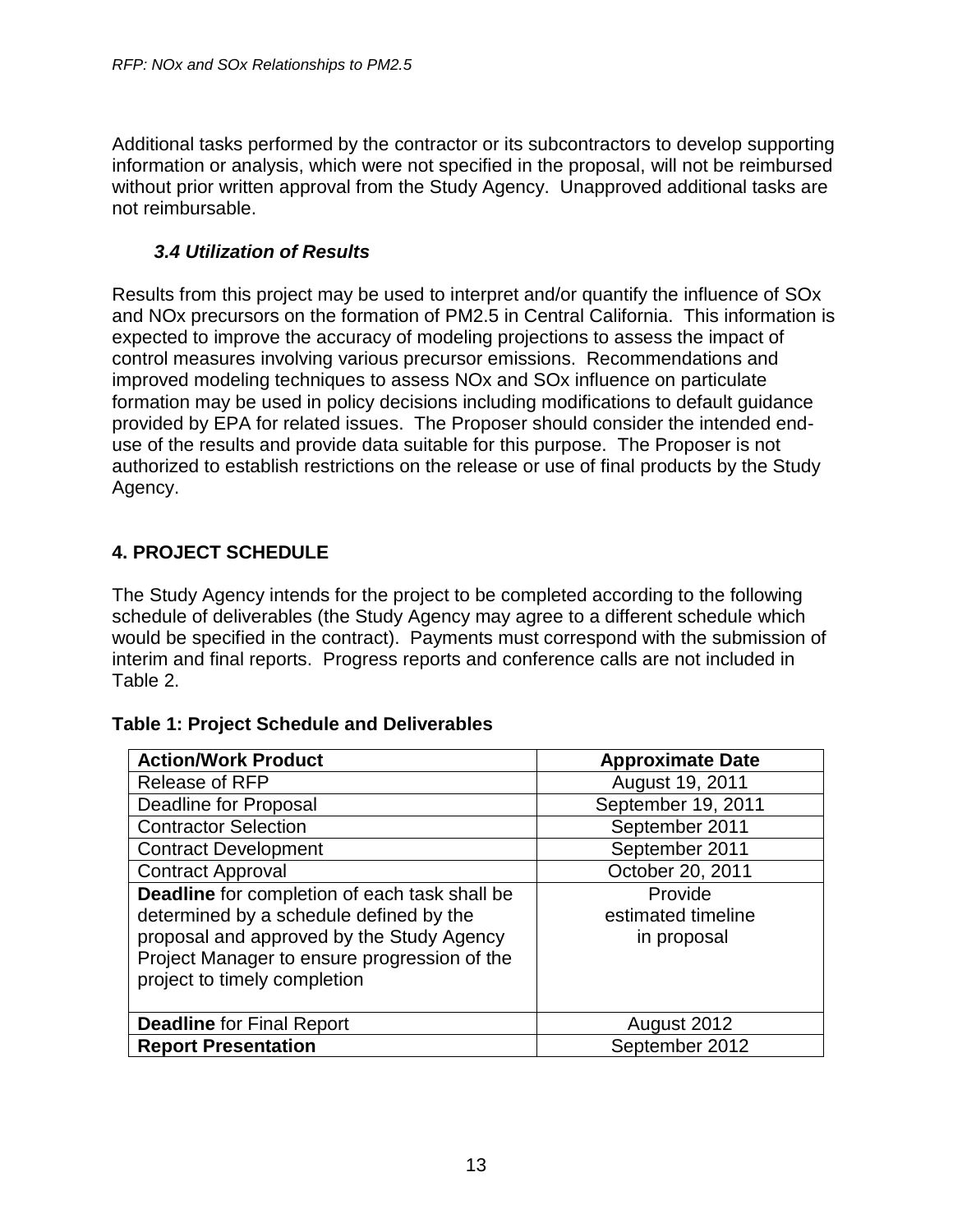#### <span id="page-13-0"></span>**5. BUDGET**

Costs will be a factor in evaluating proposals responding to this RFP. Proposers are directed to provide task-related costs in their proposal budget summary rather than a lump sum amount. Proposals will be evaluated both by comparison of cost for comparable tasks as well as projected total cost. The Study Agency's review committee is authorized to consider the comprehensiveness of proposed efforts as well as total proposed cost to provide reasonable comparisons of the proposals. All evaluation criteria are described in Section 10.2.

The Study Agency's budget for this project is \$100,000. The budgeted amount is available to the contractor for research, analysis, coordination, teleconferences, meetings, report writing, subcontractors, and all other efforts undertaken by the contractor for this project.

The Proposer's costs must be itemized by the following categories:

**Task**: List a total cost per task. The Study Agency reserves the right to remove tasks as deemed necessary to remain within budget.

**Labor**: List an hourly labor rate for each assigned principal and technical specialist. The rate quoted must include labor, general, administrative, and overhead costs.

**Subcontractor Costs**: Identify subcontractors by name, list their cost per hour or per day, and the number of hours or days their services will be used.

**Travel Costs**: Identify estimated travel costs, including the number of trips required, destinations, and approximate costs of travel. Travel costs are reimbursed at prevailing rates for the contracting company or rates approved by the Study Agency, whichever is lower, unless negotiated otherwise.

#### **Miscellaneous Costs**: If any.

Total cost must be clearly indicated in the Costs of Proposal section of the proposal.

It is expected that general overhead and administrative costs are included in the hourly rate for labor. It will be assumed that all contingencies and/or anticipated escalations are included. No additional funds will be paid above and beyond the contracted amount for the services specified in the proposal. If the Study Agency determines a need for additional tasks or services not included in the proposal, the contract may be amended by agreement of both parties to include additional tasks and related costs.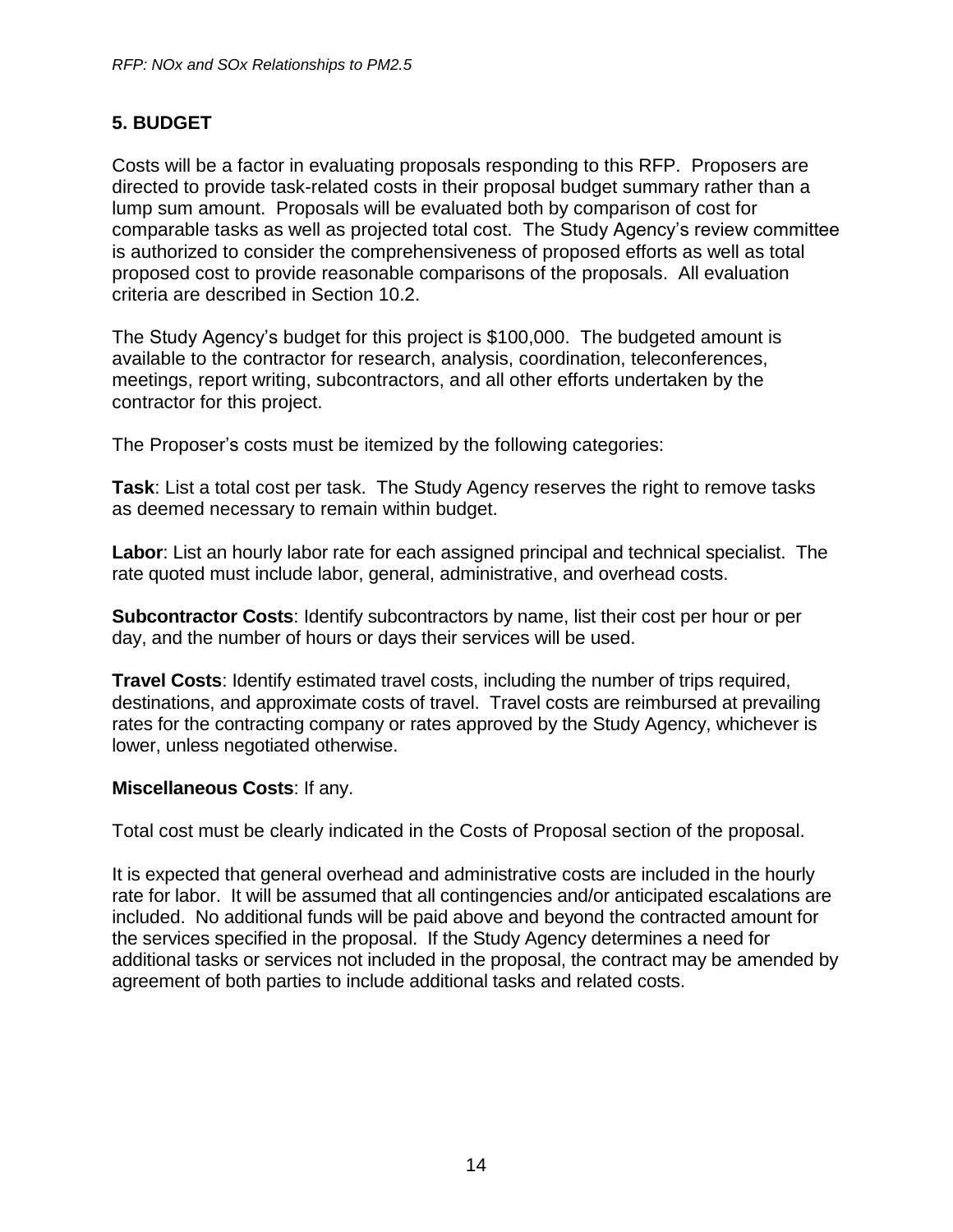#### <span id="page-14-0"></span>**6. REQUIRED QUALIFICATIONS**

To be selected, a Proposer must have demonstrated extensive experience and expertise in the following areas:

- Skill in performing the types of technical tasks required for completion of this project;
- Excellent working relationships with government agencies;
- Skill in preparing clear reports; and
- Excellent technical writing skills.

To be selected, the Proposer must also demonstrate the ability and resources to produce the deliverables requested in this RFP. The Study Agency reserves the right to reject any proposal deemed non-responsive to the RFP, not responsible, and/or not reasonable.

#### *6.1 Excluded Parties List System (EPLS)*

<span id="page-14-1"></span>A Proposer or any individual identified in the proposal that appears in the Excluded Parties List System (EPLS) is not eligible for award of a contract. The EPLS is a central registry that contains information regarding entities debarred, suspended, proposed for debarment, excluded, or otherwise declared ineligible from receiving Federal contracts. Access to the EPLS is available at www.epls.gov.

The Proposer certifies by signing the signature page of the original copy of the submitted proposal and any amendment signature page(s) that the Proposer is not presently debarred, suspended, proposed for debarment, declared ineligible, voluntarily excluded from participation, or otherwise excluded from or ineligible for participation under federal assistance programs. The Proposer should complete and return the attached certification regarding debarment, etc., i.e. Attachment A, with their bid. This document must be satisfactorily completed prior to award of the contract.

#### *6.2 Compliance with Federal and State Requirements*

<span id="page-14-2"></span>The selected contractor shall comply with applicable federal requirements including but not limited to Office of Management and Budget Circular No. A-87 (Cost Principles for State, Local, and Indian Tribal Governments) and Circular No. A-102 (Grants and Cooperative Agreements With State and Local Governments), and Circular No. A-133 (Audits of States, Local Governments, and Non-Profit Organizations).

California Government Code Section 1090 generally prohibits a public official from being financially interested in a contract which he or she has made or participated in an official capacity. Under certain circumstances, persons who perform work pursuant to a contract with a government agency may be subject to the restrictions of Government Code Section 1090. With respect to the CRPAQS, this means that based on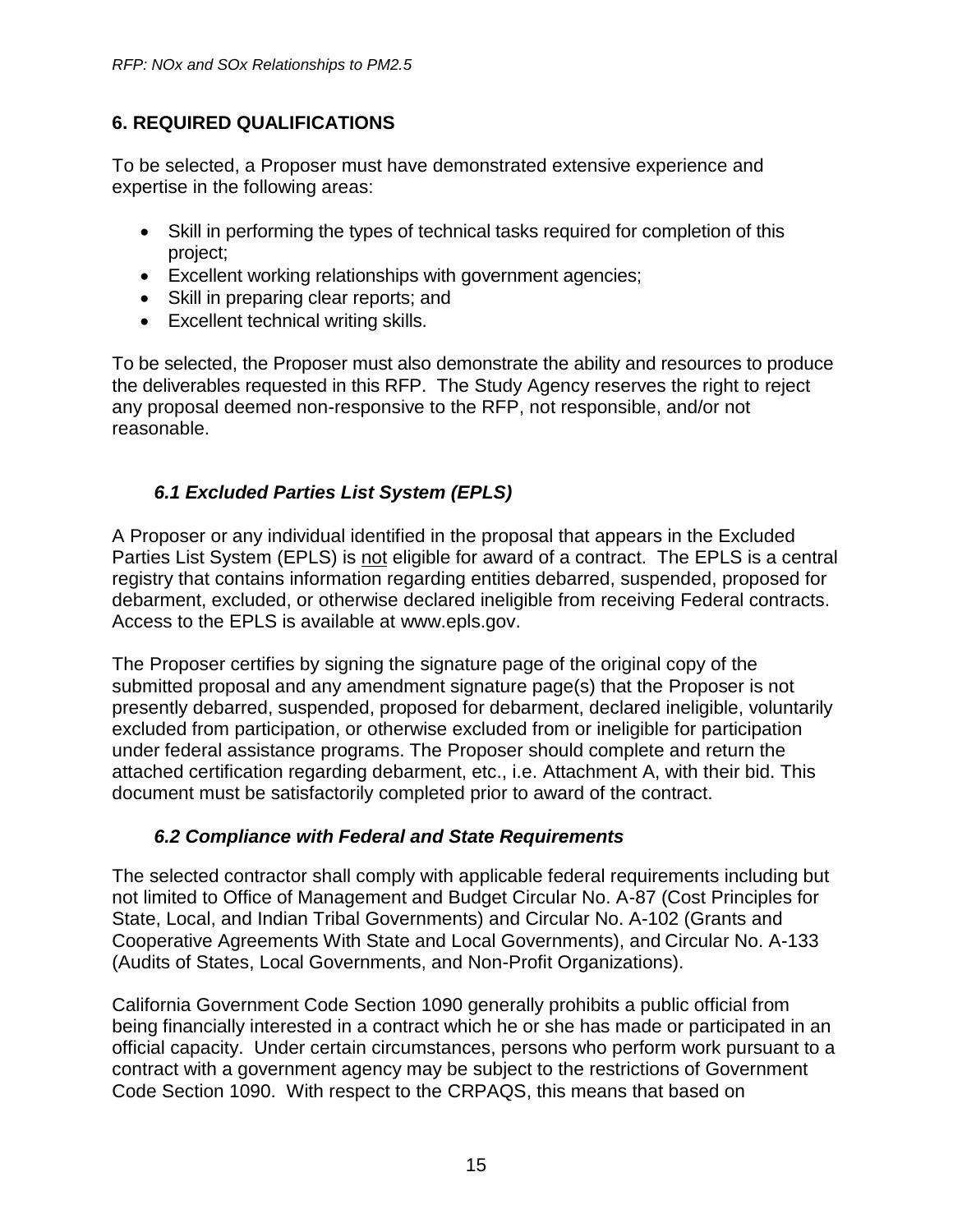participation in the planning of the project, certain consultants are precluded from participating in all or some of the post-planning contracts. This preclusion would apply to a contractor as either a prime contractor or a subcontractor. In most cases, whether a particular contractor is eligible to bid will depend on an analysis of all of the circumstances surrounding the contractor's earlier participation in the CRPAQS and the work that that contractor now proposes to perform. Any response to this RFP which includes a paid participant who is ineligible based on Government Code Section 1090 will be rejected during the review of the proposals.

Questions concerning the eligibility of a potential contractor must be directed to the Study Agency attorney at the address provided below prior to the preparation of a proposal.

General Counsel San Joaquin Valleywide Air Pollution Study Agency San Joaquin Valley Air Pollution Control District 1990 East Gettysburg Avenue Fresno, CA 93726

## <span id="page-15-0"></span>**7. PROJECT DIRECTION**

#### *7.1. Management*

<span id="page-15-1"></span>The contractor selected to conduct this work shall report to the Study Agency Project Manager, who will be identified in the contract. For the purposes of this project, the staff of the SJVAPCD will write and monitor contracts with the participants and will be the primary interface between the contractor, the Policy and Technical Committees, and the Study Agency. The contractor must not begin work on the project until a contract is fully approved by the San Joaquin Valleywide Air Pollution Study Agency.

#### *7.2. Submittal of Results*

<span id="page-15-2"></span>All completed files or reports shall be released by the contractor to the Study Agency Project Manager for distribution and review by the Study Agency. The Study Agency may review any of the results in whole or in part and submit comments or questions to the contractor through the Study Agency Project Manager. The contractor shall perform any additional work needed to address issues raised by this process for the items authorized by the Study Agency Project Manager unless such effort would exceed the authorized budget. Any extra effort directed by the Study Agency that does not fall within the authorized budget requires formal amendment to the agreement. If the Study Agency determines a need for additional tasks or services not included in the proposal, the contract may be amended by agreement of both parties to include additional tasks and related costs.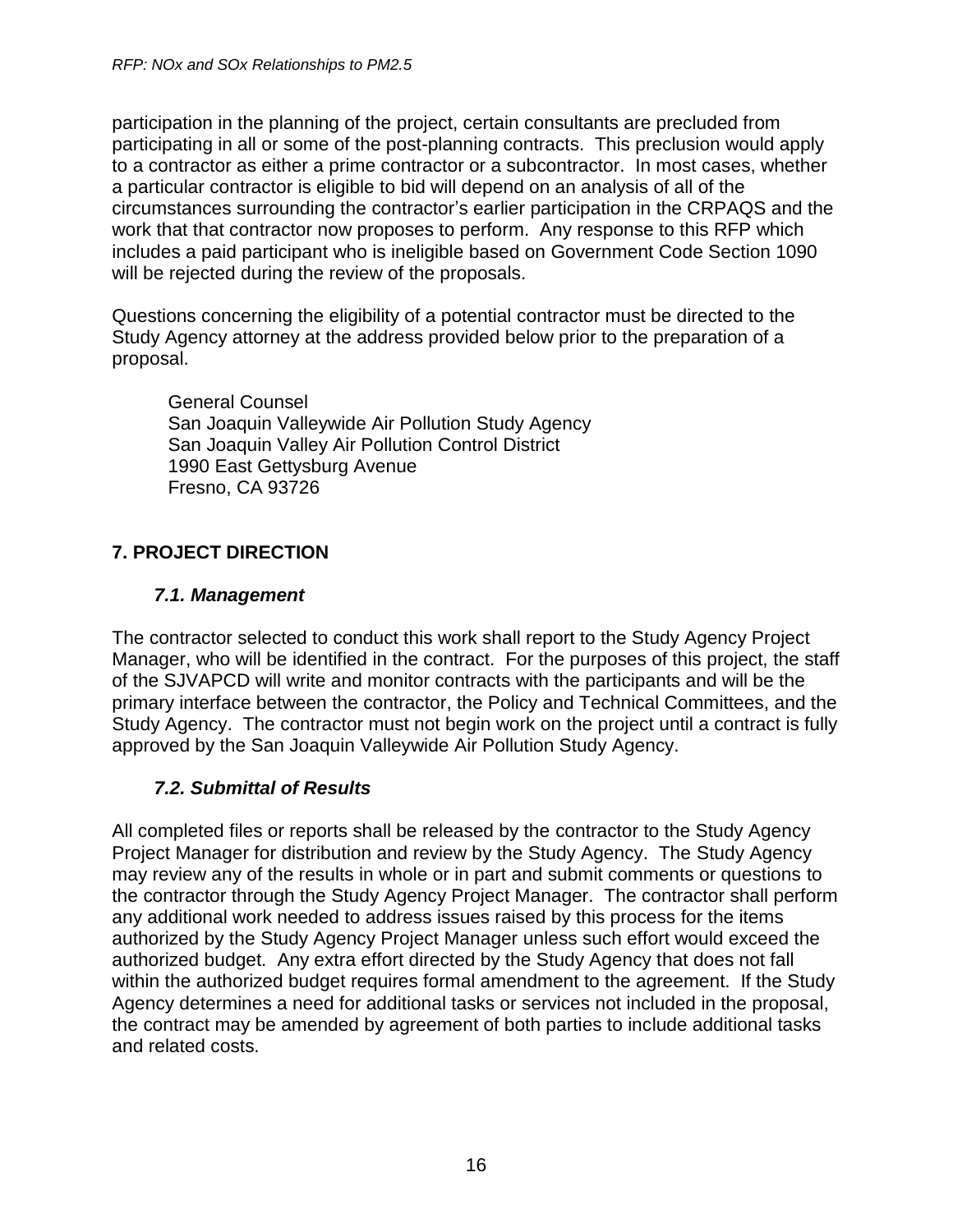#### <span id="page-16-0"></span>**8. CONTENTS OF PROPOSALS**

Proposals must be signed by a duly authorized official of the responder and must state that the proposal is valid for a period of not less than ninety (90) days from the date of submittal. The Proposer's name and address as used in contractual agreements should be provided. The name, address, title, telephone number, fax number and email address of the person(s) authorized to execute agreements and the person(s) acting as principal for the work conducted in the proposal should be provided.

Information in the proposals shall become public property subject to disclosure under the Public Records Act. Proposals should convey a maximum of technical content related to the relevant task with a minimum of extraneous material. Proposals should convey a high degree of technical understanding and innovation while demonstrating the ability to present complex scientific results to decision-makers. The proposal should be clear and concise. The response to the RFP is expected to be brief, with text of the proposed approach to completing the tasks limited to less than 30 pages, not inclusive of qualification information (e.g. attached resumes, etc.), budget summary table and timeline.

Submitted proposals must follow the format outlined below and all requested information must be supplied. The submitted proposal shall be limited to 30 pages, single-sided or 15 pages, double sided, with 1-inch margins. Proposal shall be printed on white paper and the font shall be black Arial and no smaller than 12 point. Failure to submit proposals in the required format may result in elimination from proposal evaluation.

**Cover Letter** - Must include the name, address, and telephone number of the Proposer's company, total cost, the name of the contact person for the proposal, and be signed by the person or persons authorized to represent the firm.

**Table of Contents** - Clearly identify material contained in the proposal by section and page number.

**Summary (Section I)** - State the overall approach to the analysis and objective(s). Demonstrate a clear understanding of the analysis goal. Include total project cost. Provide specific examples of steps to be taken to complete the analysis, as well as measures to assure repeatability, reliability and applicability of analysis.

**Work Program (Section II)** - Include the approach to completing tasks identified in Section 3 of this RFP. Describe work activities or tasks to be performed including the sequence of activities and a description of methodology or techniques to be used. Proposer may include suggestions of any missing tasks to add for fulfillment of Section 3 objectives.

**Program Schedule (Section III)** - Provide projected milestones or benchmarks for major products/reports within the total time allowed. This proposed schedule may include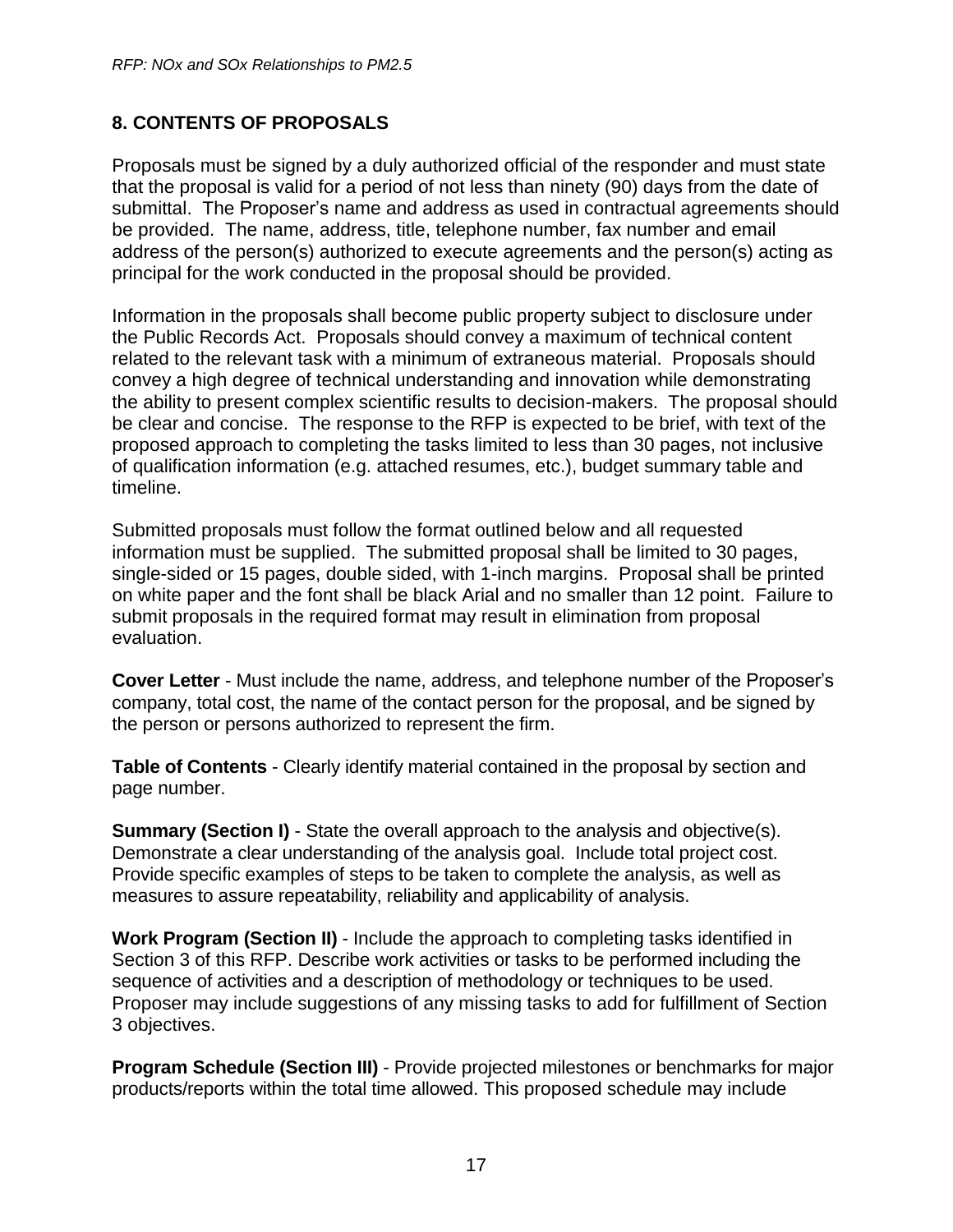flexibility reflecting the investigative nature of the project. Include information on the availability of the Proposer and proposed subcontractors during the proposed term. Indicate and explain or justify adjustments to the schedule anticipated by or proposed by respondent.

**Project Organization (Section IV)** - Describe the proposed management structure, organization of the contracting group, and facilities available.

**Assigned Personnel (Section V)** - Identify the principals having primary responsibility for conducting the analysis. Discuss their professional and academic backgrounds. Provide a summary of similar work they have previously performed. List the amount of time, on a continuous basis, that each principal will spend on this project. Describe the responsibilities and capacity of the technical personnel involved. Substitution of the project manager and/or lead personnel shall not be permitted without prior written approval of the Study Agency Project Manager.

**Study Agency and District Resources (Section VI)** - Describe any Study Agency or District services and staff resources needed to supplement contractor activities to achieve identified objectives.

**Subcontractors (Section VII)** - If subcontractors are to be used, identify each of them in the proposal. Describe the work to be performed by them and the number of hours or the percentage of time they will devote to the project. Provide a list of their assigned staff, their qualifications, and their relationship to project management, schedule, costs and hourly rates.

**Costs of Proposal (Section VIII)** - Identify all costs associated with the execution of this RFP and any additional identified tasks. The proposed payment for each deliverable identified in Table 1 should be provided, as well as hourly billing rates and amount of time for each staff member that will be a part of this project. Any additional services that may be necessary to complete additional processing identified by the investigative tasks, if authorized for completion by the Study Agency Project Manager, should be clearly stated and identified by an hourly billing rate. Also, attach a Proposal Budget Summary Table similar to Attachment B of this RFP, which includes task costs, overhead, travel, and other administrative costs. Proposals should include a budget that is sufficient to thoroughly address the goals of this project, and that is itemized by the tasks identified in the RFP. The District reserves the right to exclude tasks from the final work program.

**Contractor Capability and Client References (Section IX)** - Provide a summary of the firm's relevant background experience. Discuss the applicability of each experience to this RFP. Qualifications of the Proposer, including in-house staff and subcontractors, to complete the required tasks should be included in this section. Include a brief summary of related studies completed for other parties that are of a similar nature to the work requested by this RFP. (Report examples [see Section 11] can be provided in an attachment. Attached documents are not part of the 30-page limitation.). Also provide a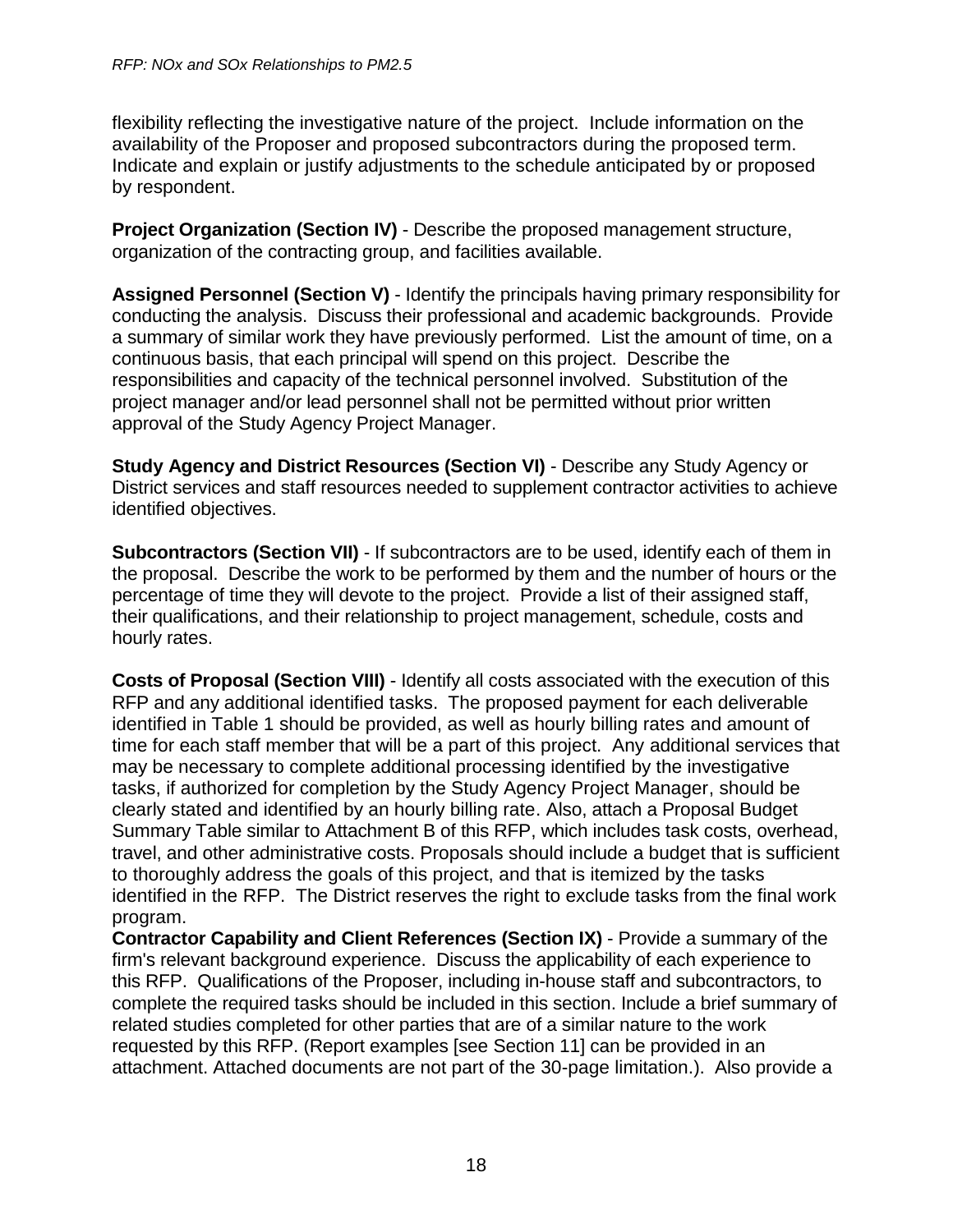list of client references, including the client manager's name, title/function, and phone number for the most relevant projects.

**Conflict of Interest (Section X)** - Identify any actual or potential conflicts of interest resulting from any contractual work performed, or to be performed, for other clients, as well as any such work done, or to be done, by proposed subcontractors. Specifically, Proposer must disclose any recent or current contracts with the Study Agency, business entities regulated by any of the participating air districts, and/or any environmental group or business interest group. The Study Agency will consider the nature and extent of such work in evaluating the proposal (see Section 10.0).

**Previous Work Samples (Section XI)** - Attach a copy of any work prepared similar to what is requested in this RFP. These items shall not be considered part of the 30-page limitation set for the proposal.

**Certificate of Eligibility for Federal Funding (Attachment A)** - The Proposer should complete and return the certification regarding debarment, Attachment A, with their proposal.

**Supplemental Information** – Extensive documentation is discouraged, but attachments for the budget summary table and resumes can be included in the proposal. Attached documents are not part of the 30-page limitation.

#### <span id="page-18-0"></span>**9. SUBMISSION OF PROPOSAL**

All proposals must be submitted according to the specifications set forth below. Failure to adhere to these specifications may be cause for rejection of proposal.

- Due Date Proposal must be received no later than **5:00 p.m. on Monday, September 19, 2011**. Late proposals will not be accepted. Any correction or resubmission by the Proposer will not extend the submittal due date.
- Delivery Address Proposal must be directed to and received at the address below and should be directed to:

David Nunes, Senior Air Quality Specialist San Joaquin Valley Air Pollution Control District 1990 E. Gettysburg Avenue Fresno, CA 93726-0244

 $\bullet$  Identification – To accommodate processing and identification of time of receipt, the Proposer shall submit the required copies of the proposal in a sealed envelope, plainly marked in the upper left-hand corner with the name and address of the Proposer and the words: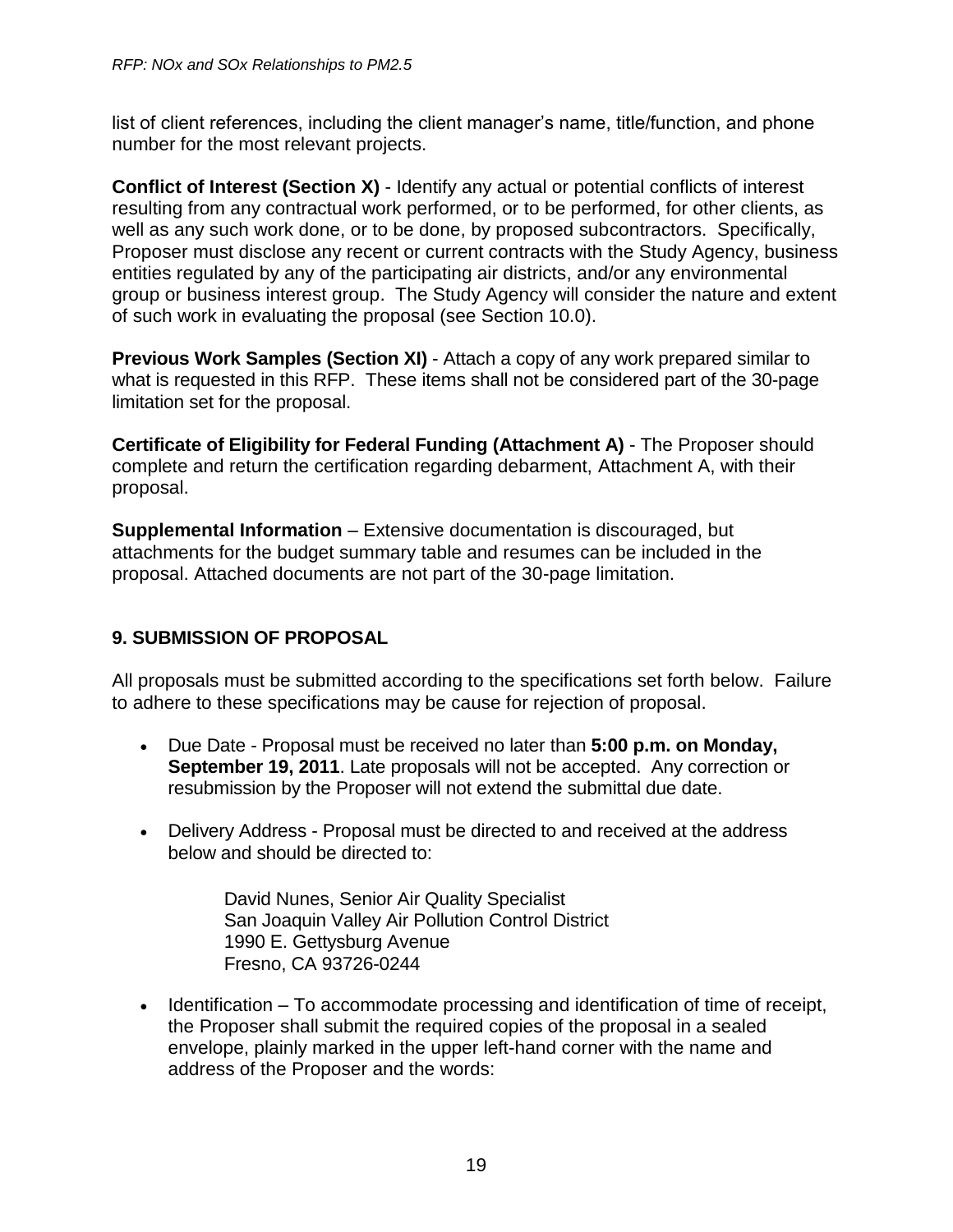"PROPOSAL: NOx and SOx Relationships to PM2.5"

• Electronic Copy (Compact Disc, read-only-memory) - The Proposer shall also submit an electronic copy of the proposal in Microsoft Word. The electronic copy shall be emailed to [david.nunes@valleyair.org](mailto:david.nunes@valleyair.org)

Grounds For Rejection - A proposal may be immediately rejected if:

- It is received at any time after the exact due date and time set for receipt of proposals;
- It is not prepared in the format prescribed; or
- It is not signed by an individual authorized to represent the firm.

Once a proposal is submitted, the composition of the proposal team cannot be altered without prior written consent of the Study Agency. The proposal shall constitute a firm offer and may not be withdrawn for a period of ninety (90) days following the last day to accept proposals. Proposals become the property of the Study Agency. The Study Agency reserves the right to reject all proposals and make no award.

#### <span id="page-19-0"></span>**10. PROCESS**

The following section describes the process the Study Agency will follow to select the contractor from among the responsive proposals. The Study Agency retains the right to reject all proposals received and conduct direct negotiations with a selected Proposer if all Proposals are considered to be substantially nonresponsive to key issues. The Study Agency also retains the right to omit specific tasks from the final work program during the development of the contract.

#### *10.1. Addenda and Supplements to the RFP*

<span id="page-19-1"></span>The Study Agency may modify the RFP and/or issue supplementary information or guidelines relating to the RFP during the proposal preparation period. In the event that it becomes necessary to revise any part of this RFP, or if additional information is necessary to enable adequate interpretation of the provisions of this RFP, or if it is necessary to extend the deadline for Proposals, a supplement to the RFP will be released and distributed in the same manner as the release of the RFP.

#### *10.2. Evaluation Criteria for Qualification for Respondents*

<span id="page-19-2"></span>The Study Agency will evaluate all Proposals received by the deadline to determine responsiveness to the RFP, ensure the requirements for this project will be satisfied, and will then commend a contractor for approval by the Policy Committee. Failure to adhere to specifications in this RFP may be cause for rejection of the Proposal.

Proposals will be rated on the following key factors: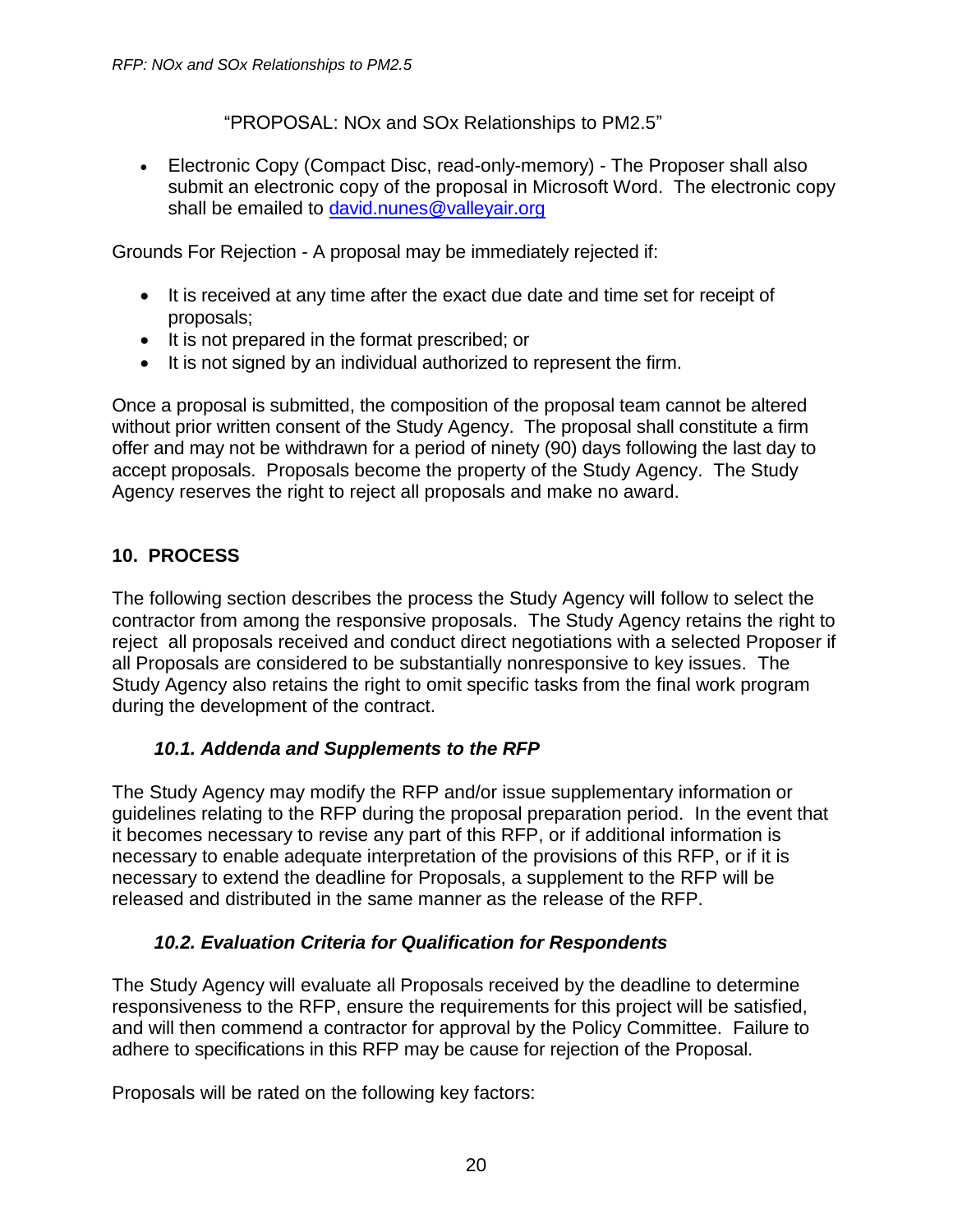- 1. A demonstration of the Proposer's qualifications and ability to perform the services requested in the RFP. Proposals should include a brief statement of qualifications of the proposed participants and a description of the duties they will perform, including specific discussions of (a) previous working relationships with government agencies, and (b) recent project experience. Extensive corporate experience is not as important as the qualifications of the principals who will be dedicated to the project. Greater detail may be incorporated by reference to a corporate website (preferred) or as a standard package.
- 2. Effectiveness of the proposed action to meet the goals of the RFP; thoroughness and appropriateness of the proposed work program; innovation in approach to work tasks.
- 3. Timeliness of the proposed schedule for the completion of tasks.
- 4. Efficiency and total cost of the Proposal.
- 5. Clarity and thoroughness of the Proposal; presentation, including good organization, formatting, and minimal grammatical errors.

During the selection process, the Study Agency may interview Proposers with scores above a natural break, for clarification purposes only. No new material will be permitted at this time.

A contract will be awarded to the Proposer with the best acceptable Proposal based on cost effectiveness and the criteria described in this section. The selection of contractor, final project budget and award of contract are subject to approval by the Policy Committee and the San Joaquin Valleywide Air Pollution Study Agency Governing Board. The Study Agency may choose to reject all Proposals. All Proposers will be notified of the selection process results by letter.

#### *10.3. Contract Negotiation and Approval*

<span id="page-20-0"></span>Contract negotiation will be conducted after approval of contractor selection by the Policy Committee. All agreements must be approved and executed by the Study Agency. Standard contract language is available for advance review by request to the Program Manager.

#### <span id="page-20-1"></span>**11. INSURANCE**

The contractor shall provide insurance in coverage and amount acceptable to the Study Agency. The Study Agency will require that any contractor prior to endorsement of a contract meet the following insurance requirements for this project.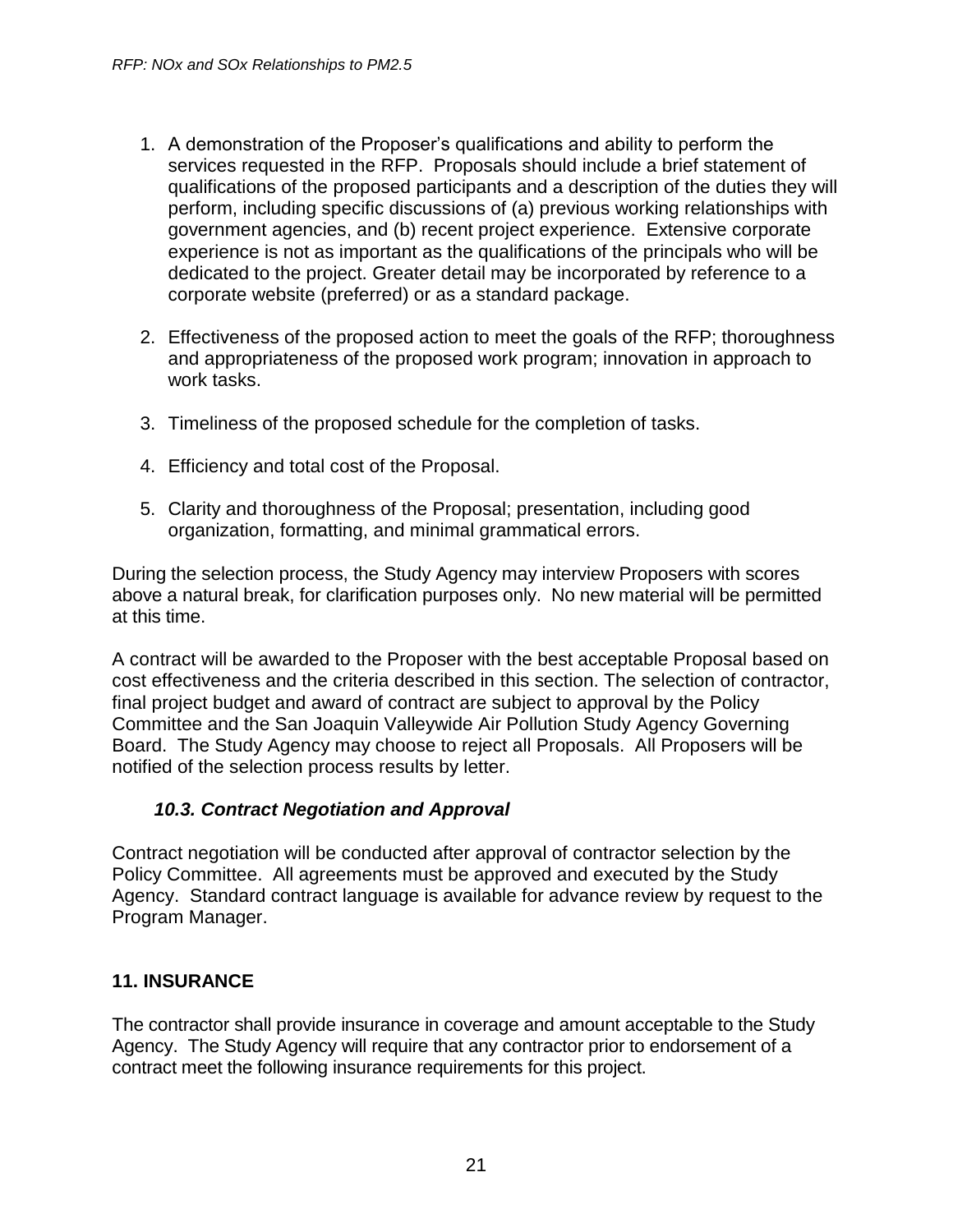Without limiting Study Agency's right to obtain indemnification from contractor or any third parties, the contractor, at its sole expense, shall maintain in full force and effect throughout the term of this Agreement the following insurance policy(s):

- 1. Liability insurance for bodily injury, including automobile liability, with limits of coverage of not less than Five Hundred Thousand Dollars (\$500,000) each person and One Million Dollars (\$1,000,000) each occurrence; and
- 2. Liability insurance for property damage with limits of coverage not less than Fifty Thousand Dollars (\$50,000) each occurrence; and
- 3. Workers compensation insurance in accordance with the California Labor Code; and
- 4. Commercial general liability insurance with minimum limits of coverage of not less than One Million Dollars (\$1,000,000) per occurrence.

The foregoing insurance policy(s) shall not be canceled, reduced, or changed without a minimum of thirty (30) calendar days advance, written notice given to Study Agency.

Prior to performing its obligations under this Agreement, the contractor shall provide the Study Agency with a certificate of insurance from an insurer acceptable to Study Agency as evidence of complying with the insurance requirements described above.

#### <span id="page-21-0"></span>**12. DATA OWNERSHIP AND PUBLICATION**

The Study Agency shall have the right, at reasonable times during the project, to inspect and reproduce any data received, collected, produced, or developed by the contractor. No reports, professional papers, information, inventions, improvements, discoveries, or data obtained, prepared, assembled, or developed by contractor shall be released or made available (except to the Study Agency) without prior, express written approval from the Study Agency Project Manager. At the completion of the project, the contractor shall provide the Study Agency all data developed through conduct of the project that is in its possession. All data which is received, collected, produced, or developed from conduct of the project shall become the exclusive property of the Study Agency; however, the contractor shall be allowed to retain a copy of any nonconfidential data received, collected, produced, or developed by the contractor. Should the contractor subsequently include data collected in this project for other evaluations and publications, the Study Agency would appreciate a notification of publication and/or a copy of the article or manuscript published.

#### <span id="page-21-1"></span>**13. CONFIDENTIAL INFORMATION**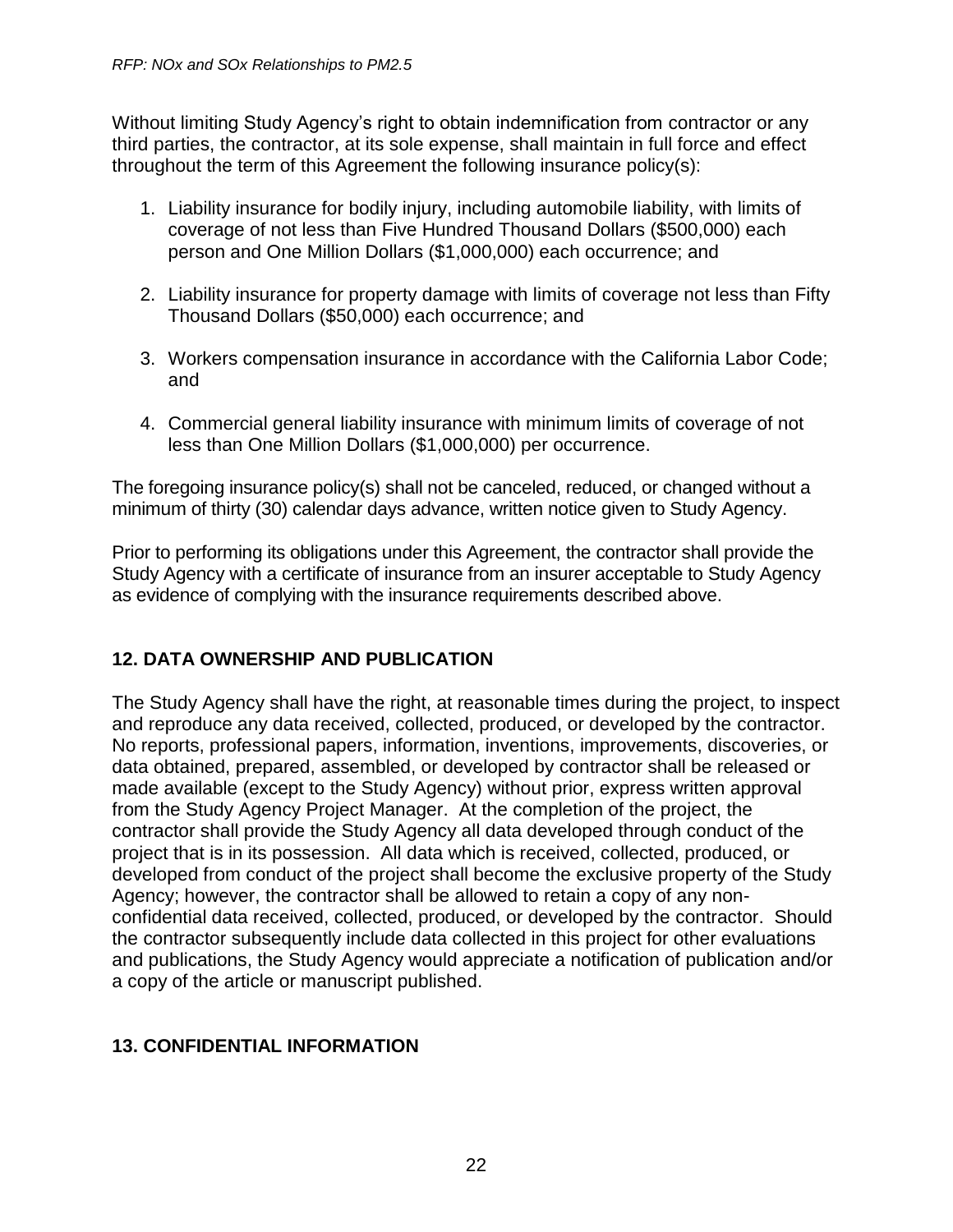All responsible proposals received by the Study Agency are public records available for review by the public after the selection process is completed. Proposals containing information the Proposer identifies as confidential or proprietary will be rejected as nonresponsive.

#### <span id="page-22-0"></span>**14. REFERENCES**

A considerable number of papers have been published in a variety of journals. Some of these papers, along with completed reports for CRPAQS are available for download at: <http://www.arb.ca.gov/airways/ccaqs.htm>

Technical analysis for issues regarding SMAT and SANDWICH are provided in the 2008 PM2.5 and its associated protocol, available for download at: [http://www.valleyair.org/Air\\_Quality\\_Plans/AQ\\_Final\\_Adopted\\_PM25\\_2008.htm](http://www.valleyair.org/Air_Quality_Plans/AQ_Final_Adopted_PM25_2008.htm)

Primary attention should be directed to: Chapter 3: What is Needed to Demonstrate Attainment? Appendix E: District Additions to the Conceptual Model Appendix F: SJV PM2.5 SIP Modeling Protocol Appendix G: Regional Air Quality Modeling Appendix H: Weight of Evidence

A variety of documents prepared by EPA for SANDWICH and SMAT are accessible through the internet, many of these were documented as references in the PM2.5 Plan or its Protocol. If these references are no longer available for download, please contact the SJVAPCD for assistance in obtaining a copy.

Frank, N. H. (2006). Retained nitrate, hydrated sulfates, and carbonaceous mass in Federal Reference Method fine particulate matter for six eastern cities. *J. Air Waste Management Association, 56(4), 500-511*.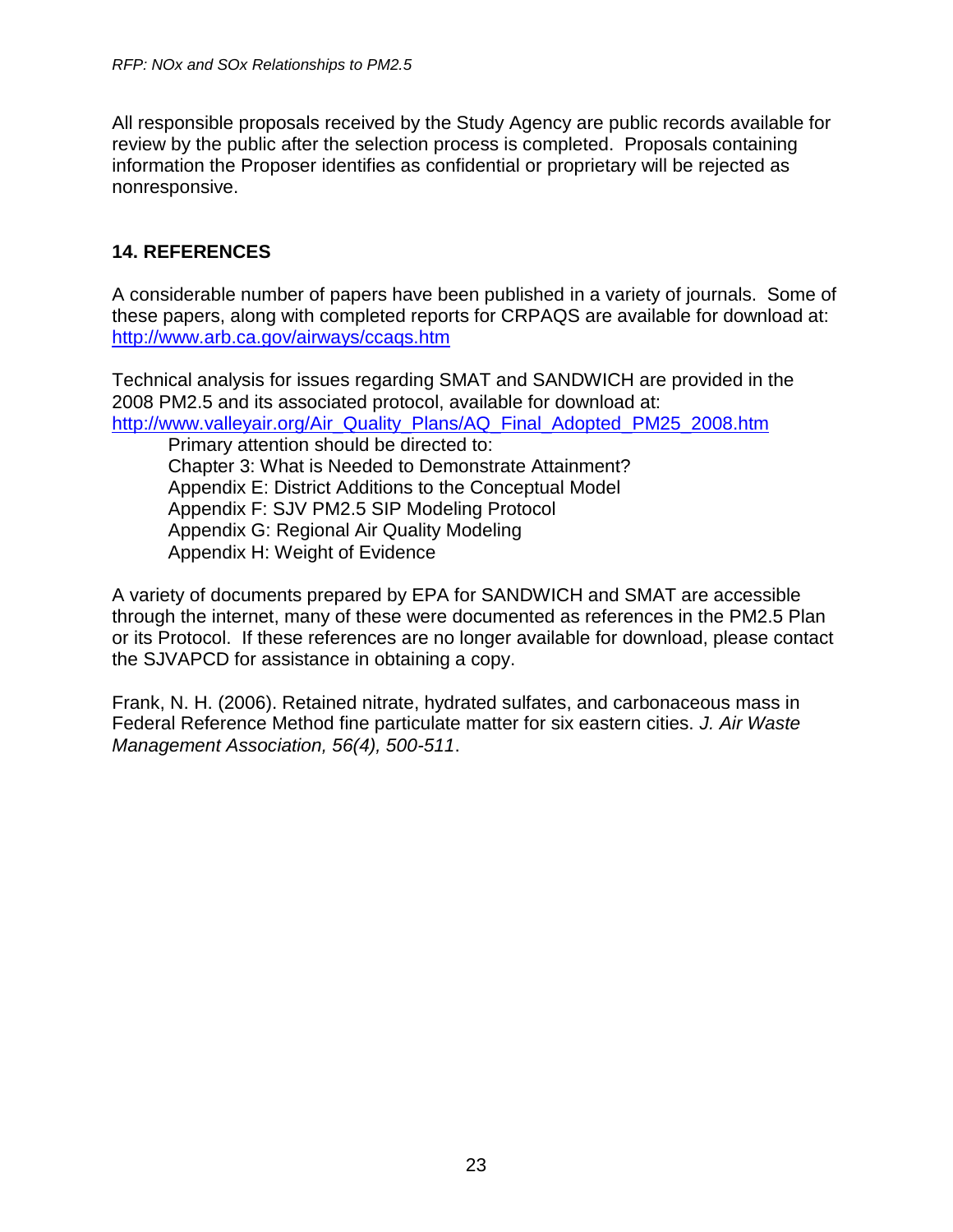## **ATTACHMENT A**

#### <span id="page-23-0"></span>Certification Regarding Debarment, Suspension, Ineligibility and Voluntary Exclusion Lower Tier Covered Transactions

This certification is required by the regulations implementing Executive Order 12549, Debarment and Suspension, 29 CFR Part 98 Section 98.510, Participants' responsibilities. The regulations were published as Part VII of the May 26, 1988, Federal Register (pages 19160-19211).

(1) The prospective recipient of Federal assistance funds certifies that neither it nor its principals are presently debarred, suspended, proposed for debarment, declared ineligible, or voluntarily excluded from participation in this transaction by any Federal department or agency.

(2) Where the prospective recipient of Federal assistance funds is unable to certify to any of the statements in this certification, such prospective participant shall attach an explanation to this proposal.

Name and Title of Authorized Representative

Signature **Example 20** and the set of the set of the set of the Date  $\alpha$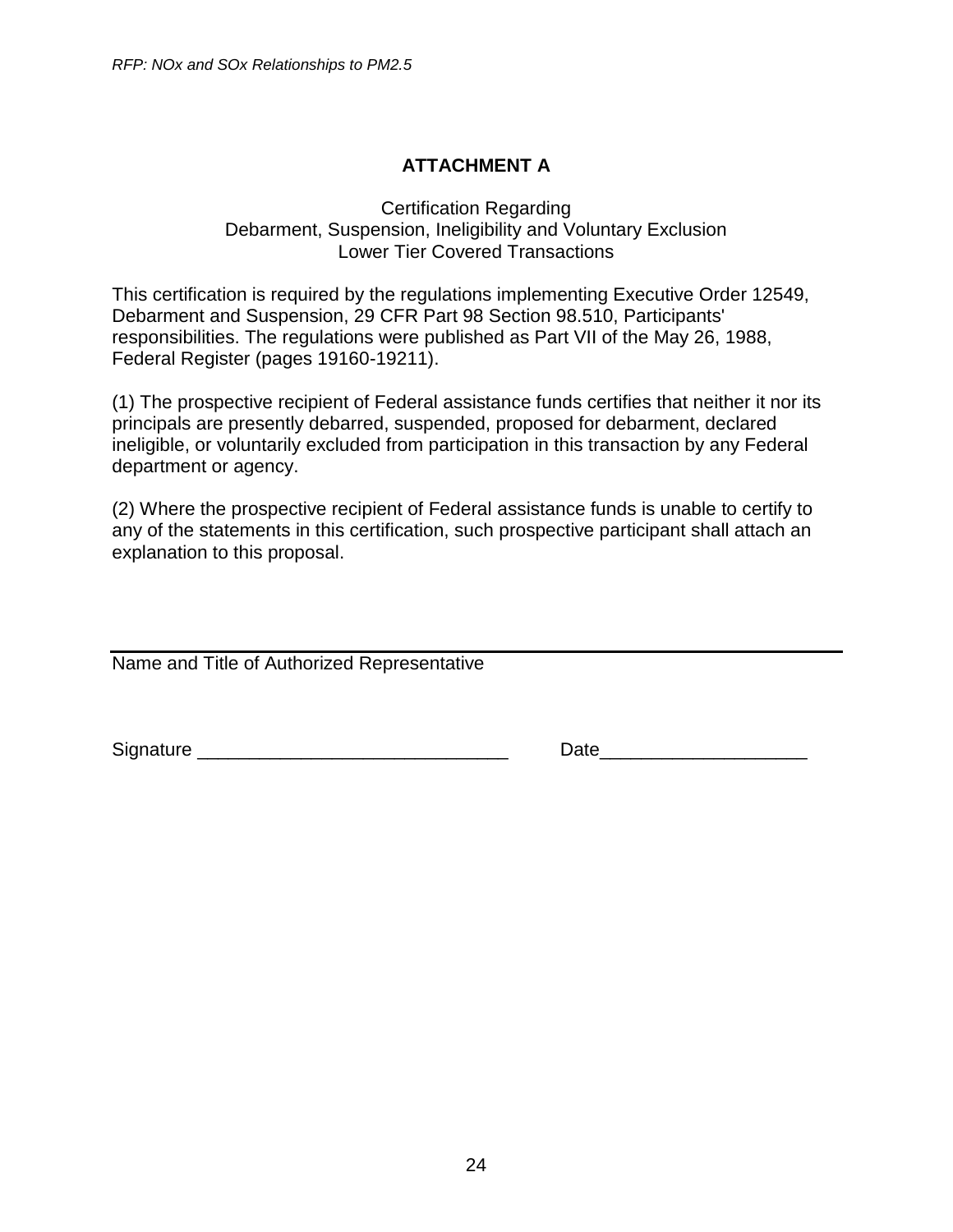# **ATTACHMENT B**

# Proposal Budget Summary

<span id="page-24-0"></span>

|    | <b>Direct Costs:</b>                                          |    |
|----|---------------------------------------------------------------|----|
| 1. | Labor: Employee Salaries and Benefits                         | \$ |
| 2. | Subcontractors                                                | \$ |
| 3. | <b>Travel</b>                                                 | \$ |
| 4. | <b>Materials and Supplies</b>                                 | \$ |
| 5. | Miscellaneous (please specify)                                | \$ |
|    | <b>TOTAL DIRECT COST:</b>                                     | \$ |
|    |                                                               |    |
|    | <b>Indirect Costs:</b>                                        |    |
| 6. | Labor Overhead (as percentage of Labor Cost) ______<br>% rate | \$ |
| 7. | Other Indirect Costs (please specify)                         | \$ |
| 8. | Fee or Profit (as percentage of Total Cost)<br>% rate         | \$ |
|    | <b>TOTAL INDIRECT COST:</b>                                   | \$ |
|    |                                                               |    |
|    | <b>TOTAL COST:</b>                                            | \$ |